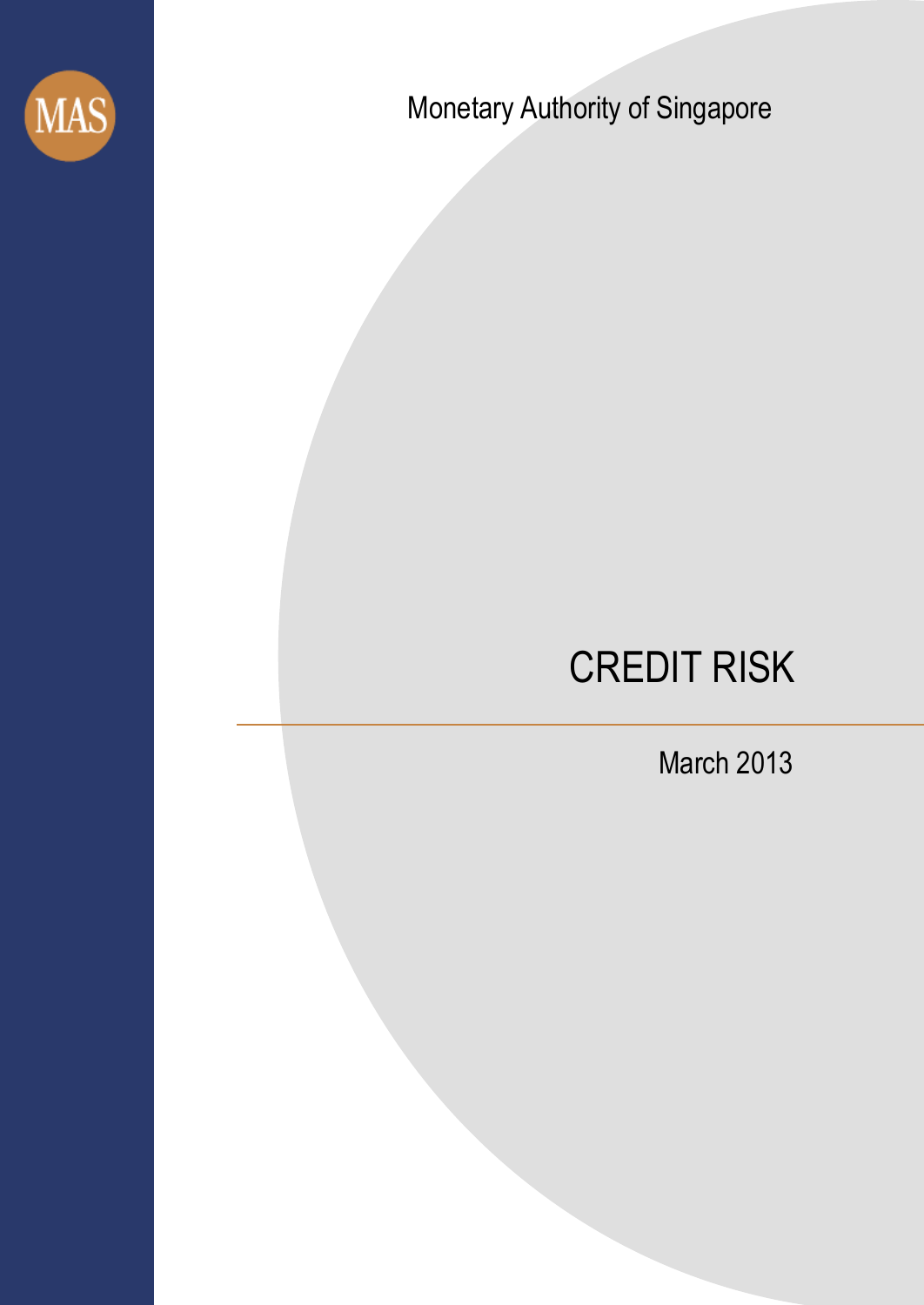# **Table of Contents**

| 1            | <b>Introduction</b>                             | 1              |
|--------------|-------------------------------------------------|----------------|
| $\mathbf{2}$ | <b>Fundamentals</b>                             | 1              |
| 3            | <b>Risk Management Policies and Procedures</b>  | $\overline{2}$ |
| 3.1          | <b>Risk Management Strategy</b>                 | $\overline{2}$ |
| 3.2          | <b>Risk Management Structure</b>                | $\overline{2}$ |
| 3.3          | <b>Credit Policies</b>                          | 3              |
| 3.4          | Procedures                                      | $\overline{4}$ |
| 3.5          | Delegation of Authority                         | 4              |
| 3.6          | Credit Criteria                                 | 5              |
| 3.7          | Credit Limit                                    | 6              |
| 3.8          | <b>Credit Extension to Related Parties</b>      | 6              |
| 4            | <b>Risk Measurement, Monitoring and Control</b> | $\overline{7}$ |
| 4.1          | <b>Credit Granting</b>                          | 7              |
| 4.2          | <b>Risk Mitigation</b>                          | 8              |
| 4.3          | Monitoring                                      | 9              |
| 4.4          | <b>Credit Review</b>                            | 11             |
| 4.5          | <b>Classification and Provision</b>             | 11             |
| 4.6          | <b>Problem Credits</b>                          | 12             |
| 4.7          | <b>Credit Administration</b>                    | 13             |
| 4.8          | <b>Internal Risk Rating</b>                     | 14             |
| 4.9          | Credit Portfolio Risk Management                | 16             |
| 4.10         | <b>Stress Testing</b>                           | 18             |
| 5            | <b>Credit Risk in the Trading Book</b>          | 19             |
|              | <b>Checklist of Sound Practices to Adopt</b>    |                |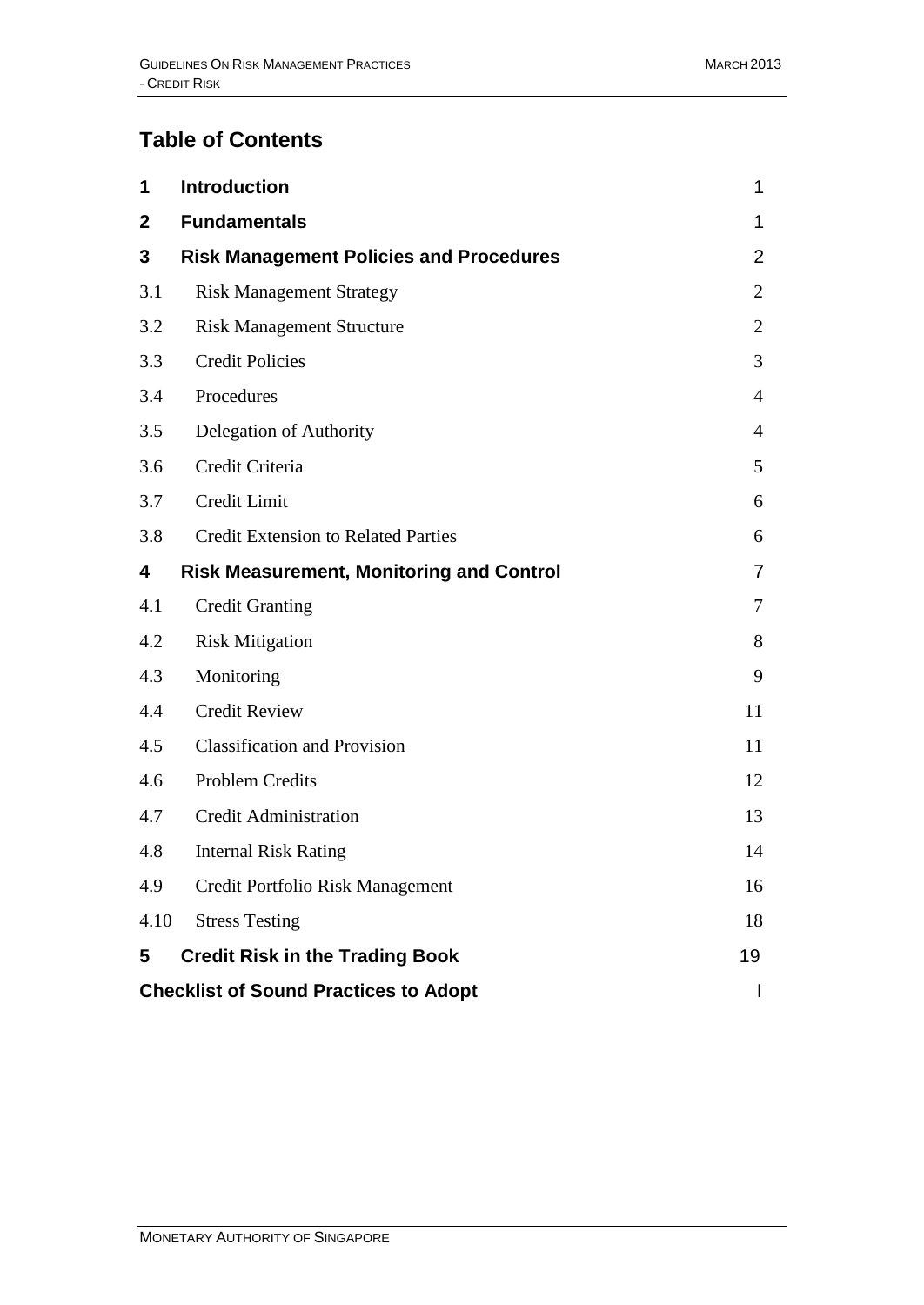#### <span id="page-2-0"></span>**1 INTRODUCTION**

The chapter provides guidance on sound practices in credit risk management. It also articulates broad principles that should be embedded in a risk management framework covering strategy, organisational structure, policy, as well as credit control processes for origination, monitoring and administration of credit transactions and portfolios. The guidelines are applicable to the extension of credit by financial institutions. In the case of banks, they are applicable to both the banking and trading books.

# <span id="page-2-1"></span>**2 FUNDAMENTALS**

2.1 Credit risk<sup>1</sup> is the risk arising from the uncertainty of an obligor's<sup>2</sup> ability to perform its contractual obligations. Credit risk could stem from both on- and off-balance sheet transactions. An institution is also exposed to credit risk from diverse financial instruments such as trade finance products and acceptances, foreign exchange, financial futures, swaps, bonds, options, commitments and guarantees.

2.2 Credit risk often does not occur in isolation. A risk event may engender both market and credit risks. For example, a rise in interest rates can impair the creditworthiness of the bond issuer thereby increasing the credit risk to an institution holding those bonds. At the same time, the fall in the value of the bond raises the market risk for the institution. Similarly, if an institution holds a large number of an obligor's shares as collateral for loans granted, a deterioration in the obligor's credit standing can result in lower share prices, causing an increase in both market and credit risks.

2.3 An institution should therefore adopt a holistic approach to assessing credit risk and ensure that credit risk management is part of an integrated approach to the management of all financial risks. The institution should establish a risk management framework to adequately identify, measure, evaluate, monitor, report and control or mitigate credit risk on a timely basis. Adequate capital should be held against credit risks assumed.

<sup>1</sup>  $1$  This includes counterparty credit risk and associated potential future exposure.

 $2$  The term 'obligor' refers to any party that has a direct or indirect obligation under a contract. For a loan, the obligor is the borrower who has the obligation to repay the loan. When an institution contracts to buy a bond from a market participant, the seller of the bond as well as the issuer of the bond are obligors; the seller of the bond (also called the counterparty) has the obligation to ensure proper fulfilment of the contract including clean delivery, while the issuer of the bond has the obligation to pay interest during the life of the bond and repay the principal on maturity.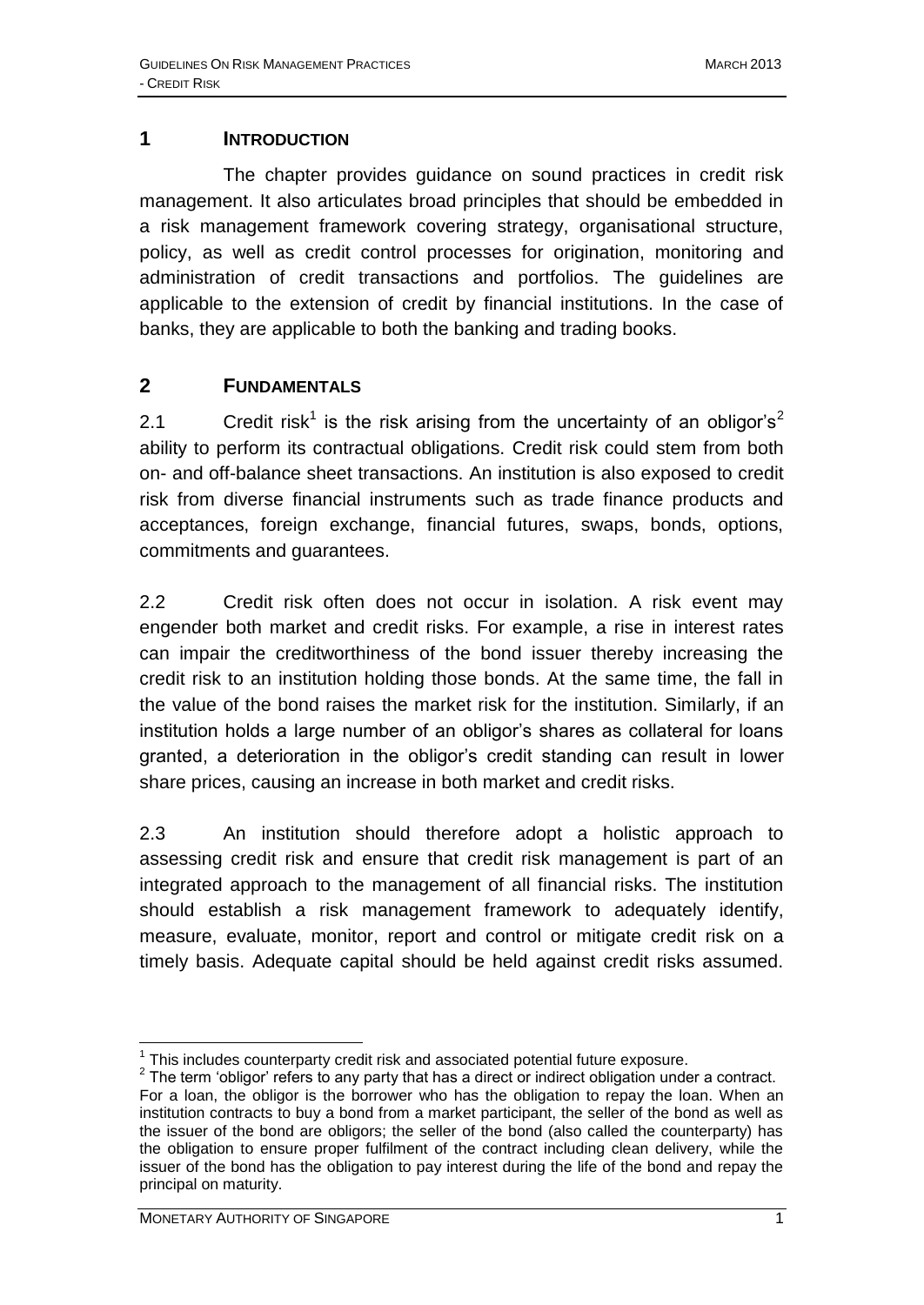The institution should also comply with all relevant rules, regulations and prudential requirements.<sup>3</sup>

#### <span id="page-3-0"></span>**3 RISK MANAGEMENT POLICIES AND PROCEDURES**

#### <span id="page-3-1"></span>**3.1 Risk Management Strategy**

3.1.1 An Institution should determine the level of credit risk that it can bear. It should develop a risk management strategy that is consistent with its credit risk tolerance and business goals. In formulating this strategy, the institution should consider the following:

- (a) the business targets it has set for particular lending segments.
- (b) the nature of its business franchise and its relevant credit market segments;
- (c) the portfolio mix that balances its willingness to bear concentration risk with sufficient diversification; and
- (d) the business cycle stage it is operating in.

3.1.2 The Board of Directors (Board) should periodically review the credit risk strategy and any changes and concerns should be effectively communicated to all relevant staff. Shifts from the approved credit risk strategy should be subjected to appropriate review and endorsement.

#### <span id="page-3-2"></span>**3.2 Risk Management Structure**

3.2.1 An institution should adopt a risk management structure that is commensurate with its size and the nature of its activities. The organisational structure should facilitate effective management oversight and execution of credit risk management and control processes.

3.2.2 A senior management committee should be formed to establish and oversee the credit risk management framework. The framework should cover areas such as approval of business and credit risk strategy, review of the credit portfolio and profile, approval of credit policy, delegation of credit

<sup>1</sup>  $3$  Other relevant industry standards should also be taken into account where appropriate. These include Basel Committee on Banking Supervision "Principles for the Management of Credit Risk" (September 2000) and Financial Stability Board "Principles for Sound Residential Mortgage Underwriting Practices" (April 2012), and subsequent or other relevant publications that may be issued from time to time.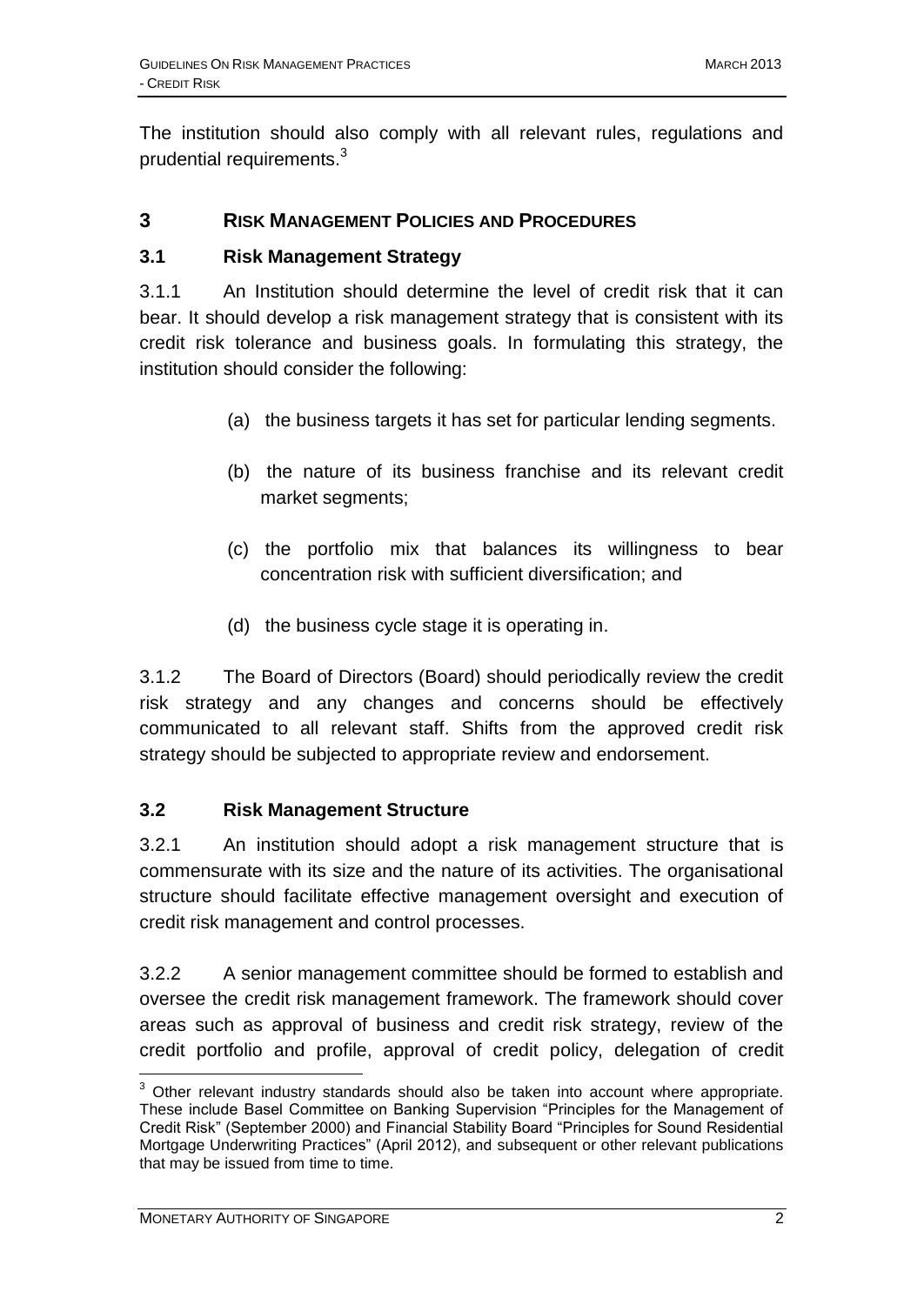approving authority and evaluation of the credit processes. This committee should comprise senior management from the business line and control functions.

3.2.3 An institution should also establish risk management and control functions, independent of the credit originating function. Such functions include policy formulation, limit setting, exposure and exception monitoring and reporting, custody and monitoring of documentation, and input of credit limits. Staff performing sensitive functions such as custody of key documents, funds transfer and limit inputs should report to managers who are independent of business origination and the credit approving process. There should be adequate measures to address potential conflicts of interest where individuals performing the loan origination function are also involved in credit reviews and analyses. While there may be separate departments responsible for credit origination and credit risk control, the credit origination department should also be mindful of credit risk in its pursuit of business opportunities.

# <span id="page-4-0"></span>**3.3 Credit Policies**

3.3.1 The Board should approve credit policies, including concentration limits and lending to related parties. It should also be the approving authority for changes and exceptions to such policies. Senior management should operationalise the credit policies approved by the Board by setting out operational processes and procedures.

3.3.2 Credit policies should lay down the conditions and guidelines for the identification, measurement, evaluation, monitoring, reporting, control or mitigation of credit risk at both the individual transaction and portfolio levels. Such policies should be documented, well-defined, consistent with prudent practices and regulatory requirements, and adequate for the nature and complexity of the institution's activities. At a minimum, the policy should document the following elements:

- (a) the roles and responsibilities of units and staff involved in the granting, maintenance and management of credit;
- (b) the delegation of credit authority to various levels of management and staff (including authority to approve deviations and exceptions);
- (c) the credit risk acceptance criteria;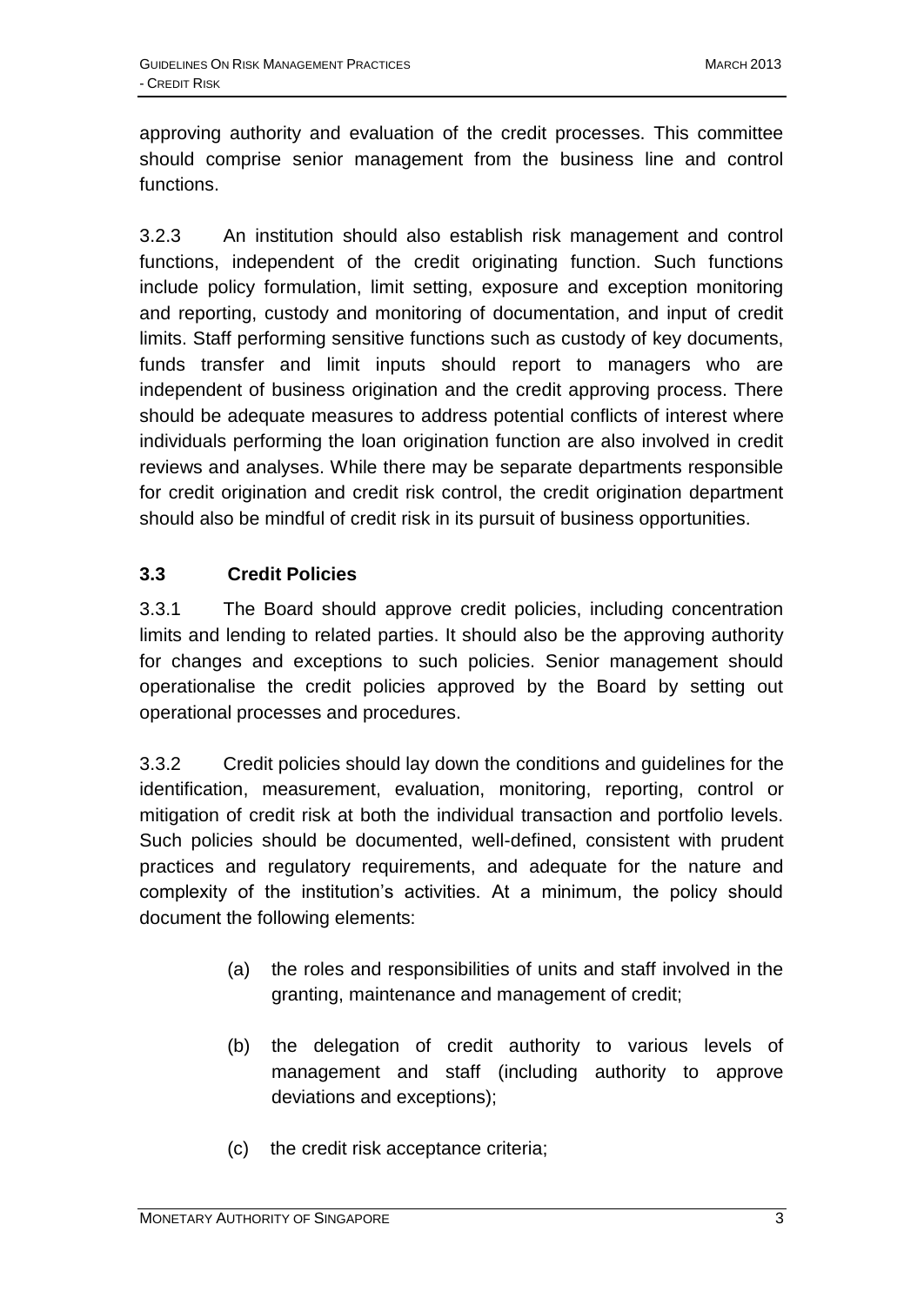- (d) the general terms and conditions of the facility structure, such as pricing, tenure and quantum of financing;
- (e) the acceptable types of collateral and security documents;
- (f) the standards for credit review and monitoring; and
- (g) the guidelines on management of concentration risk, including limits, portfolio monitoring and stress testing.

3.3.3 In order to be effective, credit policies should be communicated throughout the organisation and should be periodically reviewed and appropriately adjusted to take into account changing internal and external circumstances. Exceptions to established policies should receive the prompt attention of, and authorisation by, the appropriate level of management and the institution's Board where necessary. An institution should review significant and frequent policy exceptions to determine the potential impact on its credit risk profile as well as the effectiveness of guidelines.

# **3.4 Procedures**

To implement its credit policy, an institution should establish appropriate procedures and processes. These should be documented and set out in sufficient detail to provide operational guidance to staff. Procedures should be established for the implementation of various controls and checks within the credit process, such as completion of credit and legal documents, verification of loan disbursement, implementation of facility limits and follow-up on credit exceptions. The operational procedures should be periodically reviewed and appropriately updated to take into account new activities and products, as well as new lending approaches and changes in systems.

# <span id="page-5-0"></span>**3.5 Delegation of Authority**

3.5.1 An institution should establish accountability for the different levels of approving authority of credits or changes in credit terms. Its Board should approve the credit authorisation structure. The Board could then delegate authority to senior management and the credit committee to oversee the structure. Credit approving authority should be assigned to staff based on experience, ability and suitability for the role, taking into account the size and complexity of credit exposures. An institution may also adopt a risk-based approach where the lending authority levels are tied to the credit strength of the obligors, as represented by the institution's internal risk rating. In this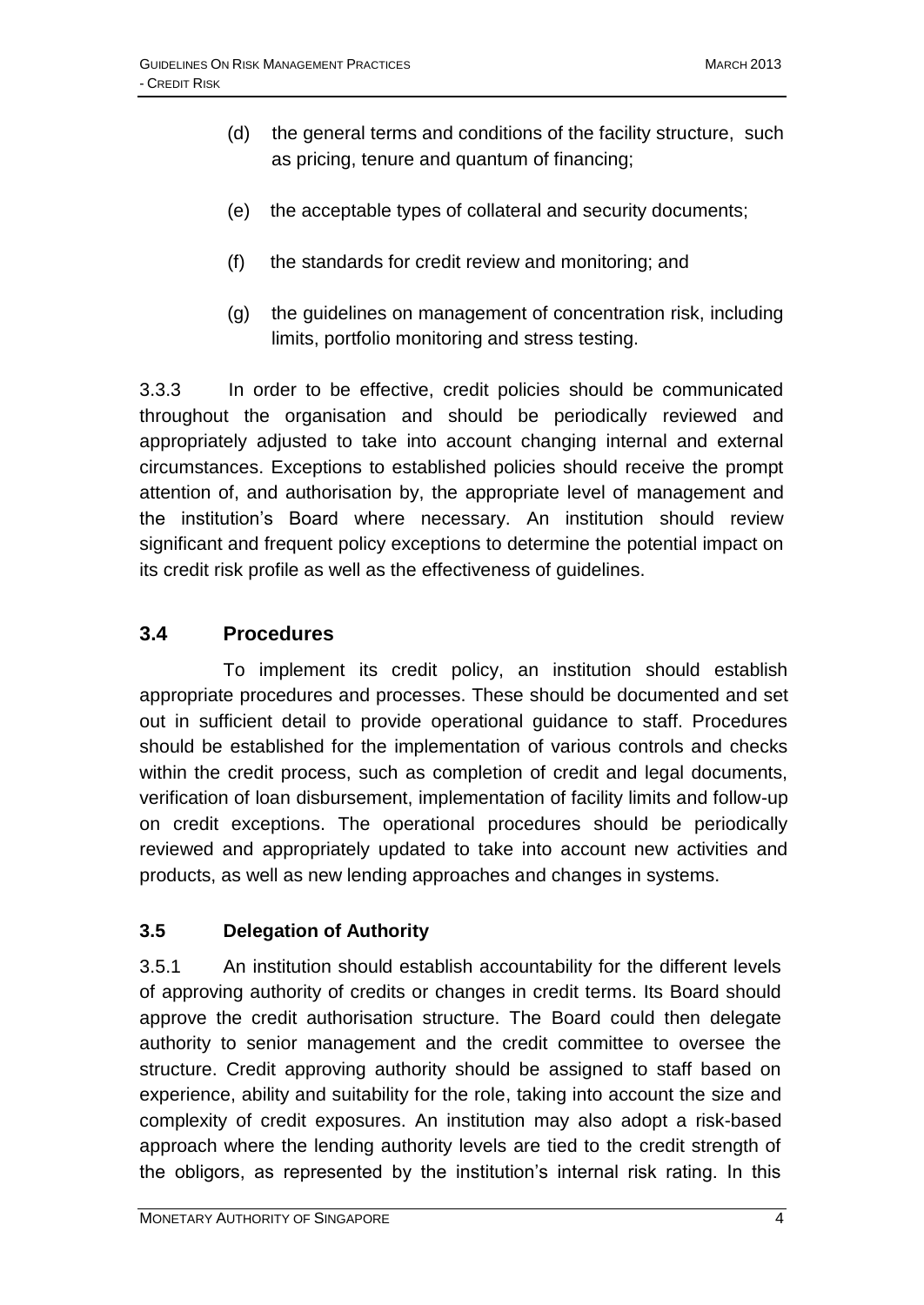regard, the approving authority structure should be supported by acceptable risk rating standards and processes. The credit policy should detail the escalation process to ensure the appropriate reporting and approval of credit extension beyond prescribed limits.

3.5.2 Credit approving authority should be established for secured and unsecured credit and for specific products. Authority should also be set for the approving of excesses above the facility and concentration limits as well as for exceptions to credit guidelines. Where credit extension authority is assigned to the credit originating function, there should be compensating measures to ensure adherence to credit standards. There should also be periodic review of credit extension authority assigned to staff.

#### <span id="page-6-0"></span>**3.6 Credit Criteria**

3.6.1 An institution should establish specific credit criteria to define the types and characteristics of its preferred obligors. These criteria would include the following:

- (a) business track record vis-à-vis industry peers;
- (b) key financial indicators such as equity, profitability, turnover, leverage and debt servicing ability;
- (c) target obligor risk grade (where available); and
- (d) terms and conditions under which the institution is prepared to extend credit, such as quantum of financing, maximum amount of clean exposure and acceptable collateral.

3.6.2 To ensure that the obligor meets the credit criteria, the institution should have sufficient information about the obligor, the source of repayment, and the purpose of the credit. Credit should not be granted on the basis of casual familiarity or general perceptions about the obligor.

3.6.3 An institution's credit criteria shape the risk profile of its credit portfolio. As such, deviations from the criteria should be approved by the appropriate authority. Such credit criteria should be subject to periodic review to be in line with the institution's credit risk management strategy.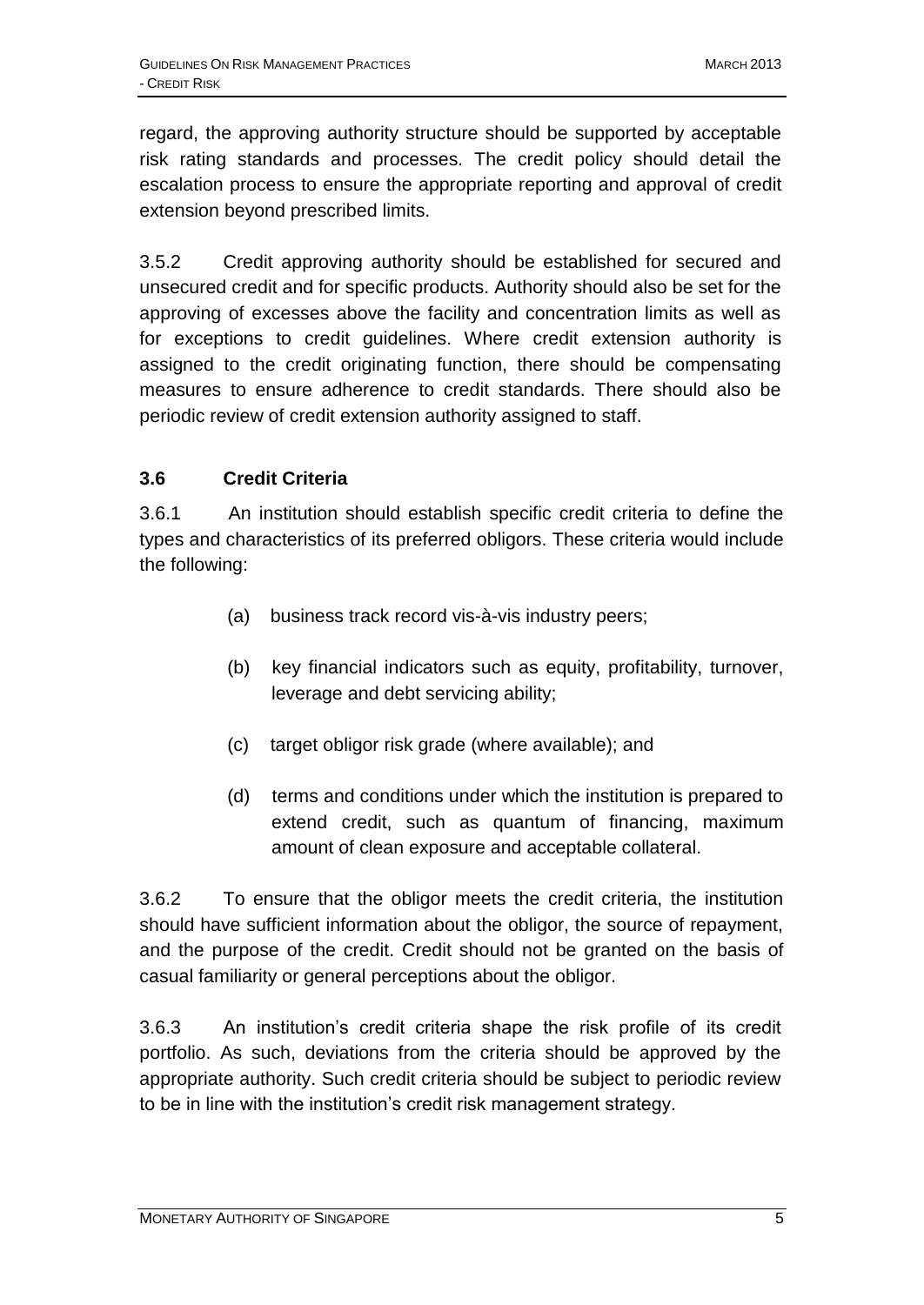# <span id="page-7-0"></span>**3.7 Credit Limit**

3.7.1 An important element of credit risk management is the setting of exposure limits for single obligors and groups of related obligors. The size of the limits should be based on the credit strength of the obligor and the institution's risk tolerance. Appropriate limits should be set for the respective products and activities. There could be situations where the obligor may be required to share its facility limit with its related companies for ad hoc transactions or where the obligor credit limit is allocated between business lines or related entities for credit extension. Appropriate guidelines on approval and risk measurement should be established to govern such sharing of obligor credit limits.

3.7.2 An institution should also establish appropriate limits for certain industries, economic sectors and geographic regions to control concentration risk. The institution should consider the results of stress tests in its overall limit setting and monitoring.

3.7.3 Credit limits should be reviewed on a periodic basis to take into account changes in the obligor's credit strength and economic conditions. These limits should be understood by, and regularly communicated to relevant staff. All requests to increase credit limits should be substantiated.

# <span id="page-7-1"></span>**3.8 Credit Extension to Related Parties**

3.8.1 Extensions of credit should be made on an arm's length basis and free of conflicting interests, including credit to related parties of the institution or its directors. The Board or senior management should not be involved in the decision making process for credits to companies and individuals related to them. They should declare their interests and abstain from the decision making process. Such credits should be monitored closely and appropriate steps should be taken to control or mitigate the risks of lending to related parties. The terms and conditions of such credits should not be more favourable than credit granted to non-related obligors under similar circumstances.

3.8.2 The credit policy should provide for close monitoring and reporting of lending and writing-off of loans to related parties. Material credit transactions with related parties should be subject to the approval of the Board (excluding Board members with potential conflicts of interest). Where necessary, such transactions should also be disclosed to the public as part of the institution's financial reporting programme. Directors, senior management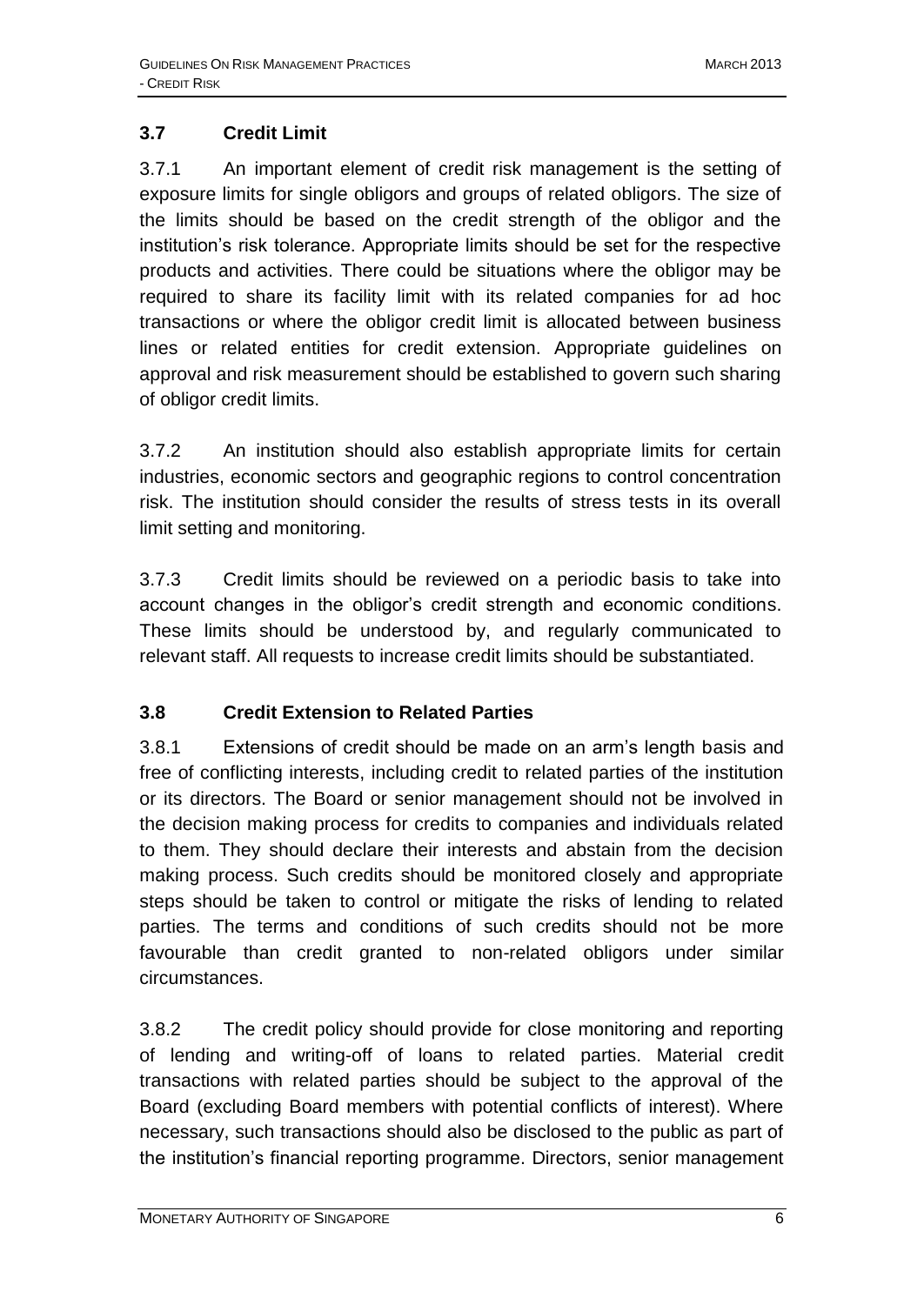and other interested parties (e.g. shareholders) should not override the established credit granting and monitoring processes of the institution to approve the granting of credit facilities to related companies and individuals.

# <span id="page-8-0"></span>**4 RISK MEASUREMENT, MONITORING AND CONTROL**

# <span id="page-8-1"></span>**4.1 Credit Granting**

4.1.1 An institution should have an established process for approving new credits and for the renewal of existing credits. Credit should be extended in accordance with the credit strategy of the institution. The credit granting process should encompass the following elements

- (a) credit assessment of an obligor as well as related industry and macroeconomic factors;
- (b) structuring of credit transactions;
- (c) approval by appropriate management/authority;
- (d) completion of legal documentation; and
- (e) disbursement.

4.1.2 An institution should conduct comprehensive assessments of the creditworthiness of its obligors, without undue reliance on external credit assessments. These should include, where pertinent, analysis of the obligor's financial position as reflected in various financial and cashflow statements, past repayment record, management quality and integrity, as well as relevant industry and macroeconomic data. For corporate obligors, adequate checks on the shareholders and company directors should be conducted. The institution should group related obligors, where appropriate, and conduct credit assessment on a group basis.

4.1.3 When participating in loan syndications, an institution should not place undue reliance on the credit analysis done by the lead underwriter. Instead, the institution should perform its own analysis and review of syndicate terms. When an institution purchases securities issued by an obligor that is different from the counterparty (e.g. asset swaps), it should also analyse issuer risk. For treasury and capital market activities, the structure of products and transactions should be analysed to determine the source and volatility of credit exposure.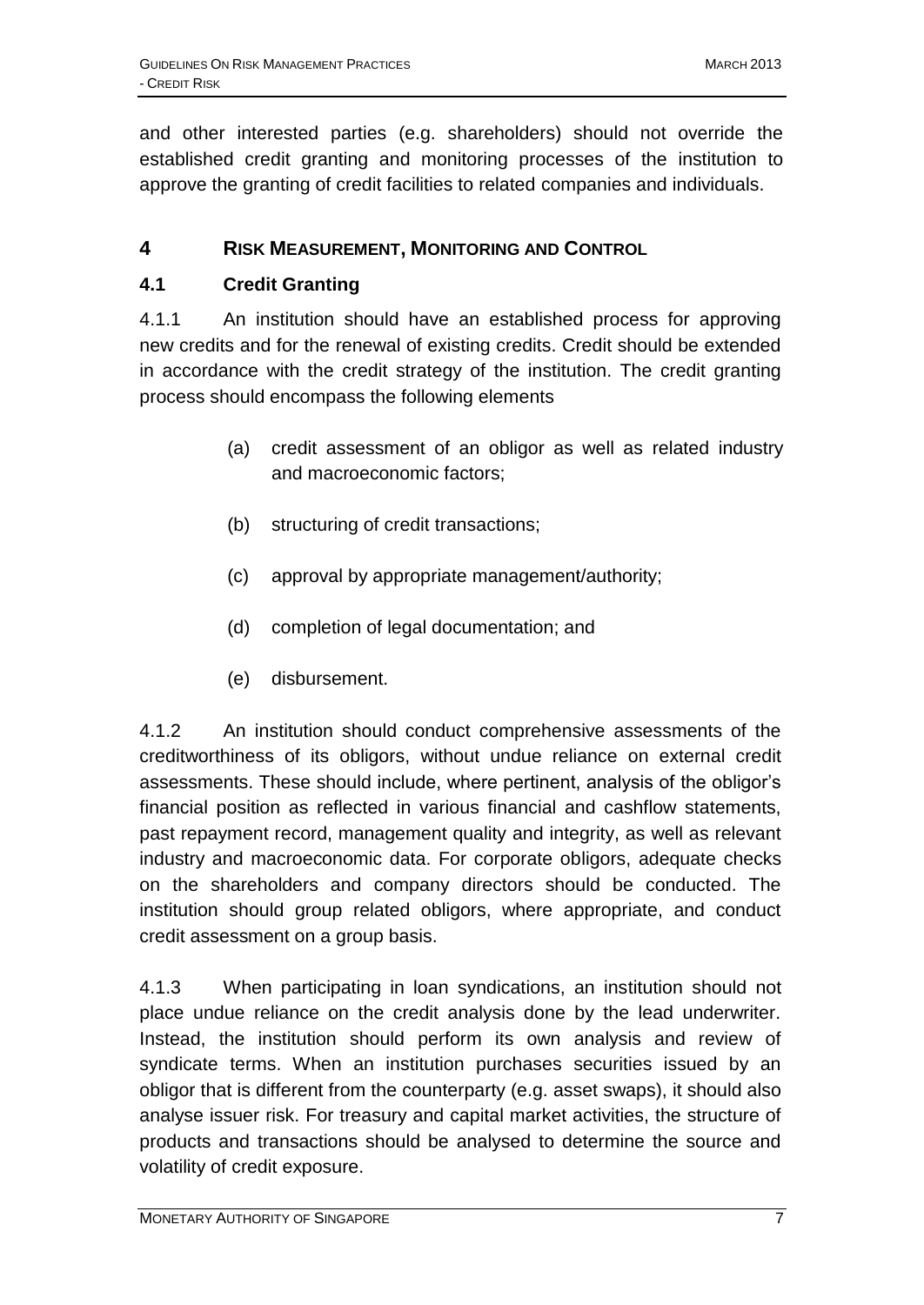4.1.4 When granting consumer credits, an institution should conduct its credit assessment in a holistic and prudent manner, taking into account all relevant factors that could influence the prospect for the loan to be repaid according to the terms and conditions over its lifetime. This should include an appropriate consideration of the potential borrower's other debt obligations and repayment history and an assessment of whether the loan can be expected to be repaid from the potential borrower's own resources without causing undue hardship and over-indebtedness. Adequate checks, including with relevant credit bureaus, should be made to verify the potential borrower's credit applications and repayment records.

4.1.5 For trade financing, an institution should take into account repeat utilisation of facilities granted. In approving such credit transactions, the institution should review transaction records of the obligor, such as limit utilisation, extension of due dates of bills, nature of trade being financed, the obligor's trade requirements and trade cycle.

4.1.6 The evaluation and approval of credit should be conducted in accordance with an institution's guidelines and granted by the appropriate authority. Since an obligor group may seek credit from several departments of an institution, the institution should have a credit granting process that aggregates exposures to each obligor or group of connected obligors. Credit risk exposures not in line with the mainstream of the bank's activities are to be approved by the bank's Board or senior management. Where a branch serves as a booking centre for transactions initiated by other branches, there should be proper coordination among the different branches on managing the credit risk.

4.1.7 An institution should have a team of officers with the experience, knowledge and background to assess credit risks. It should also allocate adequate resources to ensure that the credit decision process is rigorous, timely and efficient.

# <span id="page-9-0"></span>**4.2 Risk Mitigation**

4.2.1 An institution may utilise collateral and guarantees, among other instruments, to help mitigate credit risks.

4.2.2 However, collateral and guarantees should not be used as a substitute, either for comprehensive assessment of the obligor or for complete obligor information. The potential correlation between collateral values and the obligor's financial condition should also be considered, especially in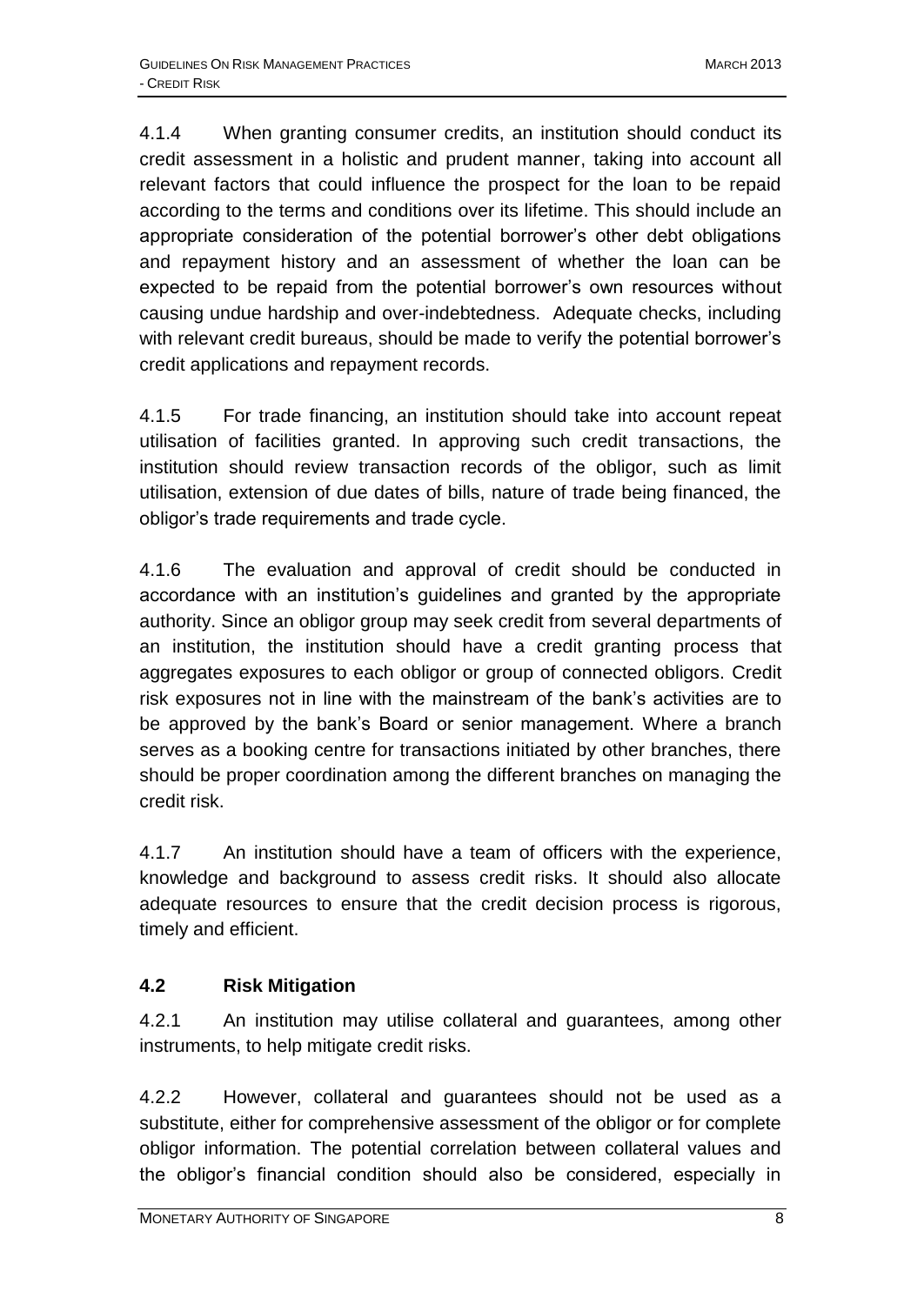asset-based lending. Specific proportions of financing should be established for different types of collateral. The quantum should be set at a level that provides sufficient cushion against a decline in collateral values. There should be periodic reviews to assess the value of the collateral and the appropriateness of the lending margin. An institution should exercise caution when extending credit against illiquid assets.

4.2.3 When accepting guarantees for credit facilities, an institution should evaluate the level of coverage being provided in relation to the credit quality, legal capacity and strength of the guarantor. The institution should differentiate between explicit guarantees and implicit ones (e.g. anticipated support from the government). If implicit guarantees are taken into account, they must be adequately justified. The institution should ensure the enforceability of guarantee agreements.

# <span id="page-10-0"></span>**4.3 Monitoring**

4.3.1 An institution should have in place a system for monitoring the condition of individual credits. Key indicators of credit condition should be specified and monitored to identify and report potential problem credits. These would include indicators from the following areas:

#### (a) Financial Position and Business Conditions

Key financial performance indicators on profitability, equity, leverage and liquidity should be analysed as well as the operating environment of the obligor. These indicators are not exhaustive and should be supplemented, where necessary, with other risk factors (including significant unhedged foreign exchange risk) which could cause the obligor to default. When monitoring companies dependent on key management personnel or shareholders, such as small and medium enterprises, an institution should pay particular attention to assessing the status of these parties.

# (b) Conduct of Accounts

An institution should monitor the obligor's principal and interest repayments, account activity, as well as instances of excesses over credit limits. For example, in trade financing, an institution should monitor cases of repeat extensions of due dates for trust receipts and bills. For leveraged credit facilities backed by marketable securities, an institution should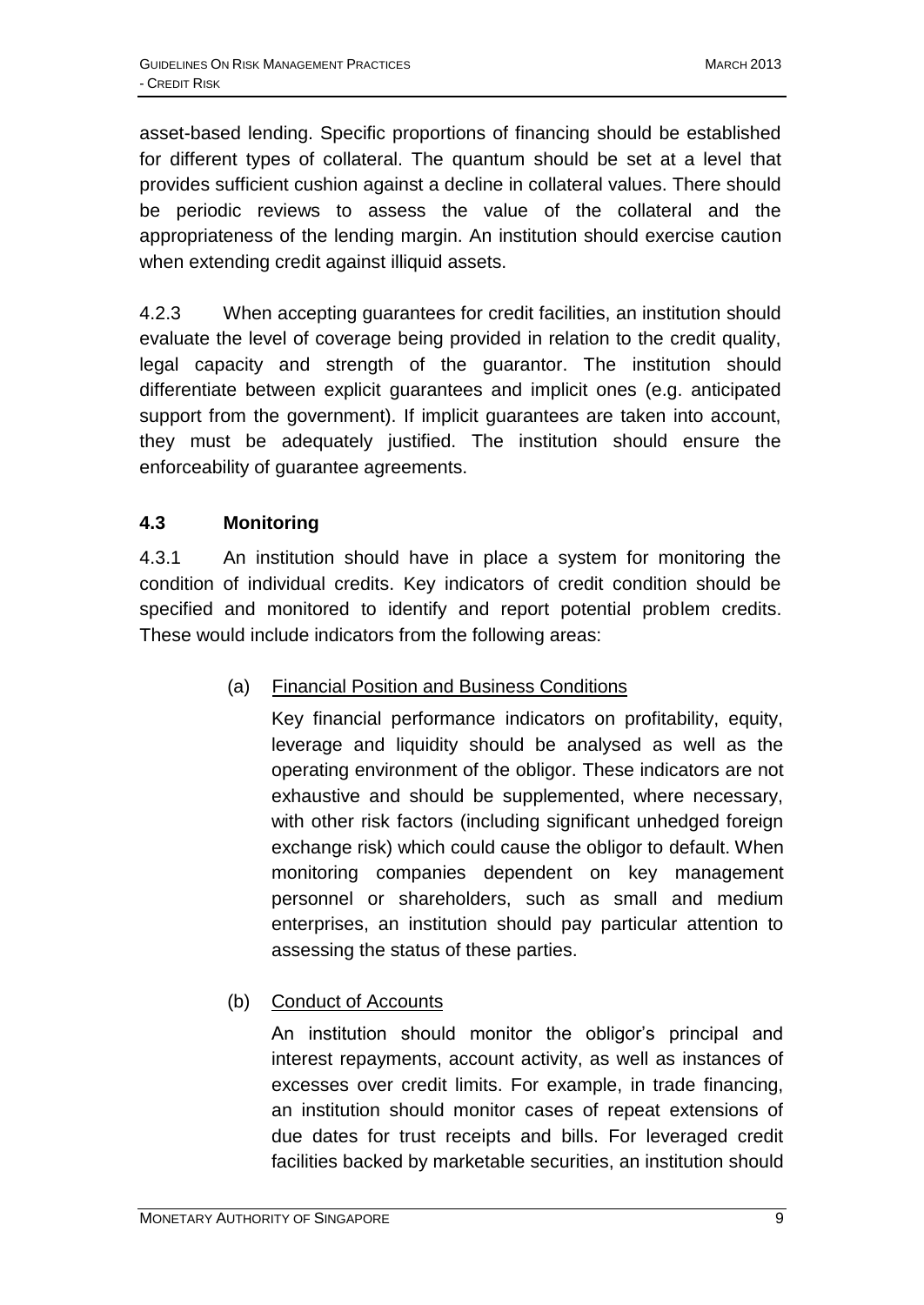also pay attention to the obligor's willingness and ability to provide timely margin top-up.

(c) Loan Covenants

The obligor's ability to adhere to negative pledges and financial covenants stated in the loan agreement should be assessed and any breach detected should trigger prompt action.

#### (d) Collateral Valuation

The value of collateral should be updated periodically to account for changes in market conditions. For example, where the collateral is property or shares, an institution should undertake more frequent valuations in adverse market conditions. If the facility is backed by an inventory or goods purportedly on the obligor's premises, appropriate inspections should be conducted to verify the existence and valuation of the collateral.

#### (e) External Rating and Market Price

Changes in an obligor's external credit rating and market prices of its debt or equity issues could indicate potential credit concerns. An institution should monitor these factors, and conduct a review of the obligor whenever there are adverse changes.

4.3.2 In addition to monitoring the above risk indicators, an institution should also monitor the use of funds to determine whether credit facilities are drawn down for their intended purposes. Where an obligor has utilised funds for purposes not shown in the original proposal, the institution should determine the implications on the creditworthiness of the obligor. Exceptions noted during the monitoring process should be promptly acted upon and reported to management.

4.3.3 An institution should also have effective management information systems ("MIS") that capture all on- and off-balance sheet credit exposures. The MIS should be able to aggregate all such credit exposures to a single borrower and also aggregate exposures to groups of accounts under common ownership or control. Such data should be aggregated in an accurate and timely manner, and monitored as part of the institution's credit risk management process.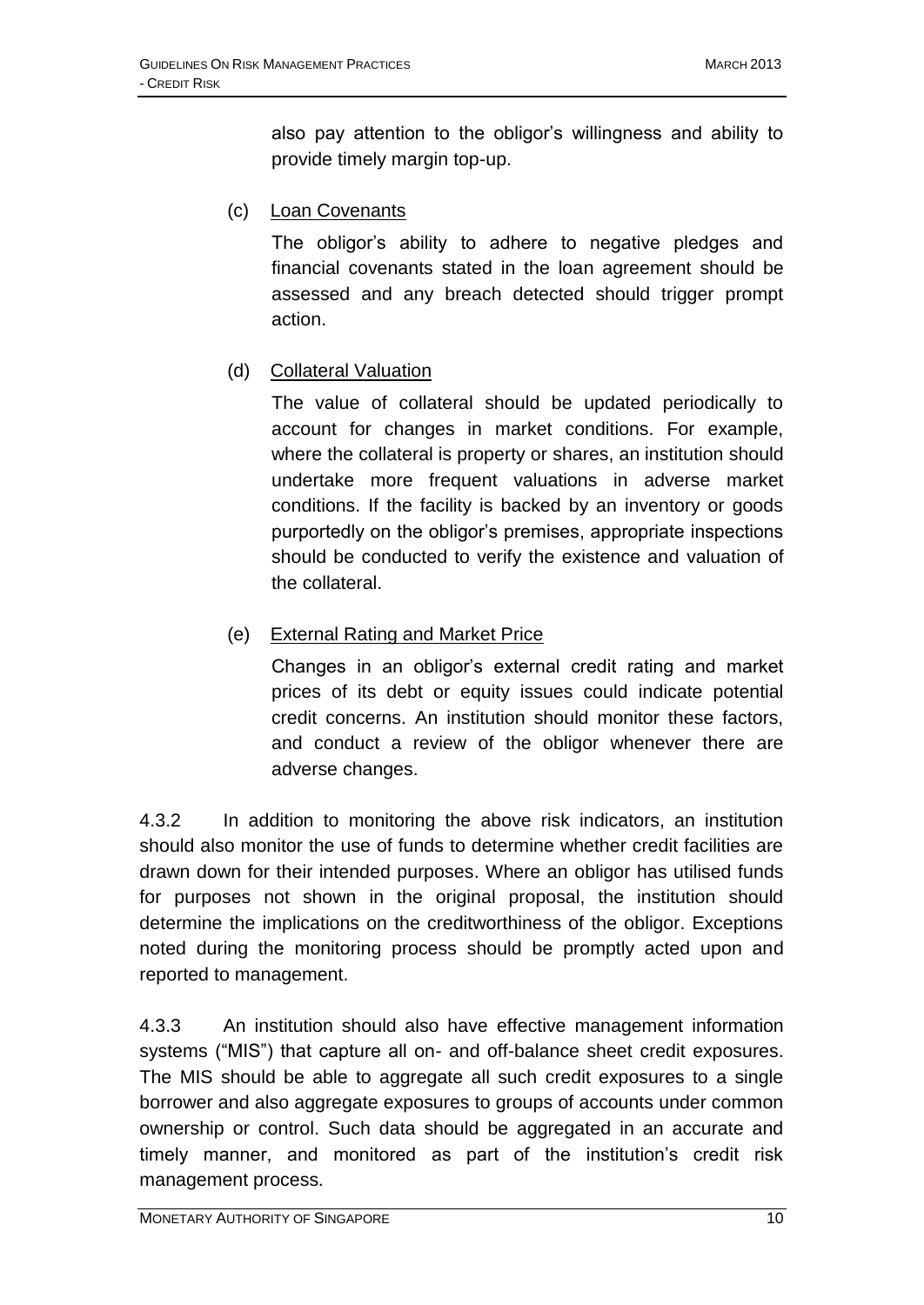# <span id="page-12-0"></span>**4.4 Credit Review**

4.4.1 An institution should perform regular credit reviews. The purpose of a credit review is to verify that credits are granted in accordance with the institution's credit policies and to provide an independent judgement of asset quality. The institution should conduct credit reviews with updated information on the obligor's financial and business conditions, as well as the conduct of the account. Exceptions noted should be evaluated for impact on the obligor's creditworthiness. Credit reviews should also be conducted on a consolidated group basis to factor in the business connections among related entities in a borrowing group. The performance of the underlying assets in the case of securitisation exposures should also be included in the credit reviews.

4.4.2 Credit reviews should be performed at least once a year. More frequent reviews should be conducted for new accounts and for classified accounts. Procedures should also be instituted to ensure that reviews are conducted at the appropriate times. A process to approve deferment of credit reviews should also be put in place. For consumer loans, an institution may dispense with the need to perform credit reviews of individual obligors for certain types of products. However, it should monitor and report credit exceptions and deterioration.

# <span id="page-12-1"></span>**4.5 Classification and Provision**

4.5.1 An institution should have adequate policies and processes for grading and classifying its assets, including off-balance sheet exposures to obligors, and establishing appropriate and robust provisioning levels. In the case of banks, classified credits are loans graded substandard, doubtful and at risk of loss as defined by MAS Notice 612. Where a materiality threshold has been established for the purpose of identifying significant exposures that will warrant an individual assessment, the threshold should be regularly reviewed. The provisions should meet regulatory guidelines and internal policy. The institution should also consider the general economic conditions of the countries they have exposure to when determining provision levels. Loan classification and provisions should be subject to independent review and approval. The institution should maintain adequate documentation to support its classification and provisioning levels.

4.5.2 An institution should ensure that loans are properly and promptly graded to reflect its assessment of the borrower's credit strength. In addition, the criteria for loan grading should be sound and consistent with regulatory guidelines. The institution should put in place policies to govern upgrading of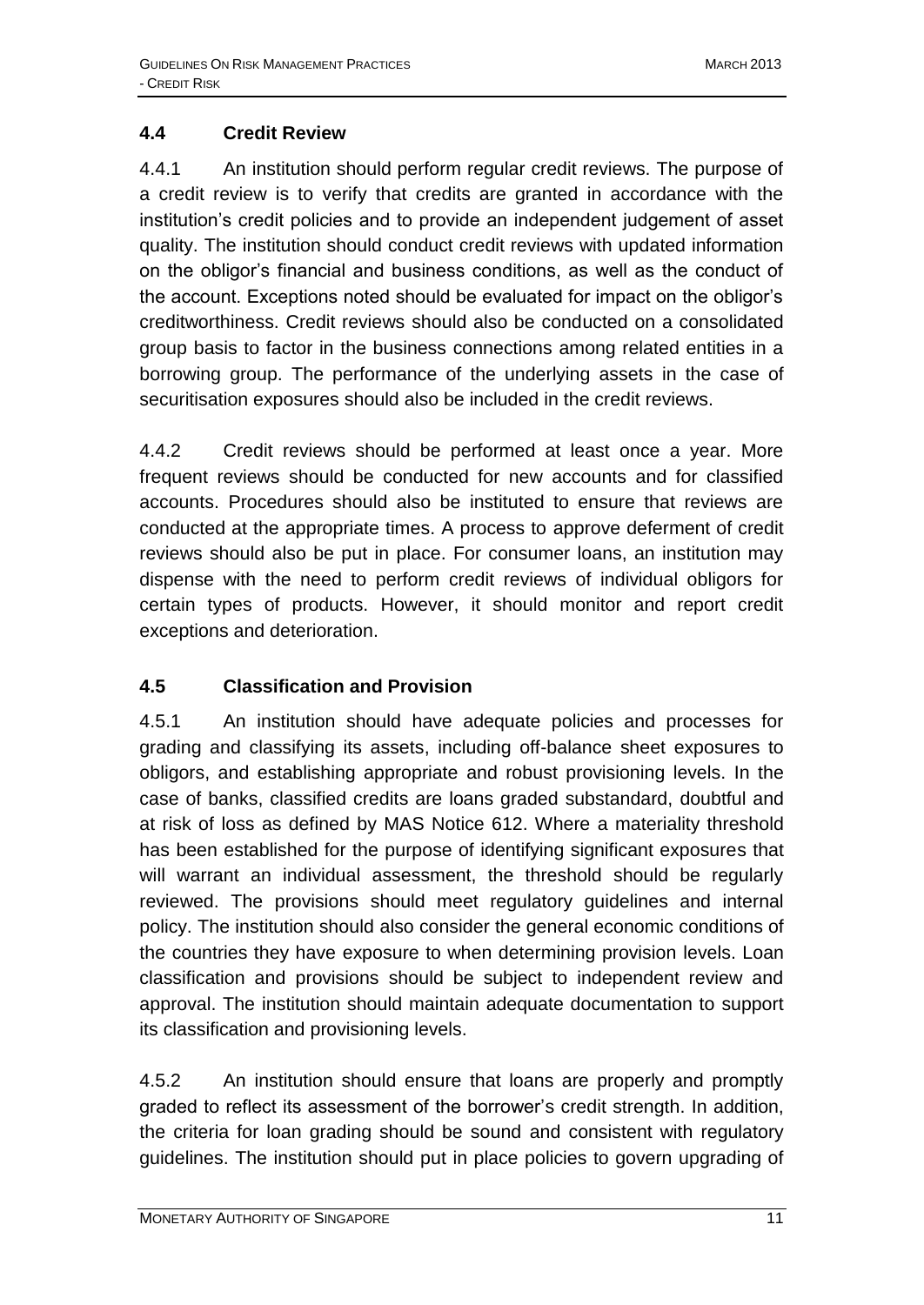loans. A restructured loan should only be upgraded after the obligor has fulfilled its revised loan obligation for a reasonable period of time.

4.5.3 Where regulatory loan grading is tied to the institution's internal risk rating, there should be a proper process to map the internal rating to regulatory rating. The institution should readjust the mapping after every review of its internal risk rating methodology.

4.5.4 Since provisions are dependent on the recoverable value of collateral it holds, an institution should obtain appropriate valuations of collateral. The institution should have a reliable and timely collateral valuation system. The valuation system should include factors such as the legal enforceability of claims on collateral, ease of realisation of collateral and current market conditions. Where appropriate, the institution should apply a haircut to the estimated net realisable value of collateral or use the forced sale value of the collateral to provide more realistic estimates.

#### <span id="page-13-0"></span>**4.6 Problem Credits**

4.6.1 An institution should have processes, based on diligent credit monitoring and loan grading, to identify and manage problem credits at an early stage. Classified accounts should be managed under a dedicated remedial process. This process should comprise the following elements:

# (a) Review of Collateral and Security Documents

An institution should ascertain the loan recoverable amount by updating the values of available collateral with formal valuation. The valuation of collateral should reflect the net realizable value, taking into account prevailing market conditions. Security documents should also be reviewed to ensure the completeness and enforceability of contracts, collateral and guarantee.

# (b) Formulation of Remedial Strategies

Depending on the size and age of a problem credit, appropriate remedial strategies should be established to revive and recover the credit. These strategies may include restructuring of facility and rescheduling of payments. The strategies should take into account the specific condition of the obligor and the institution's interest, and should be approved by the relevant authority.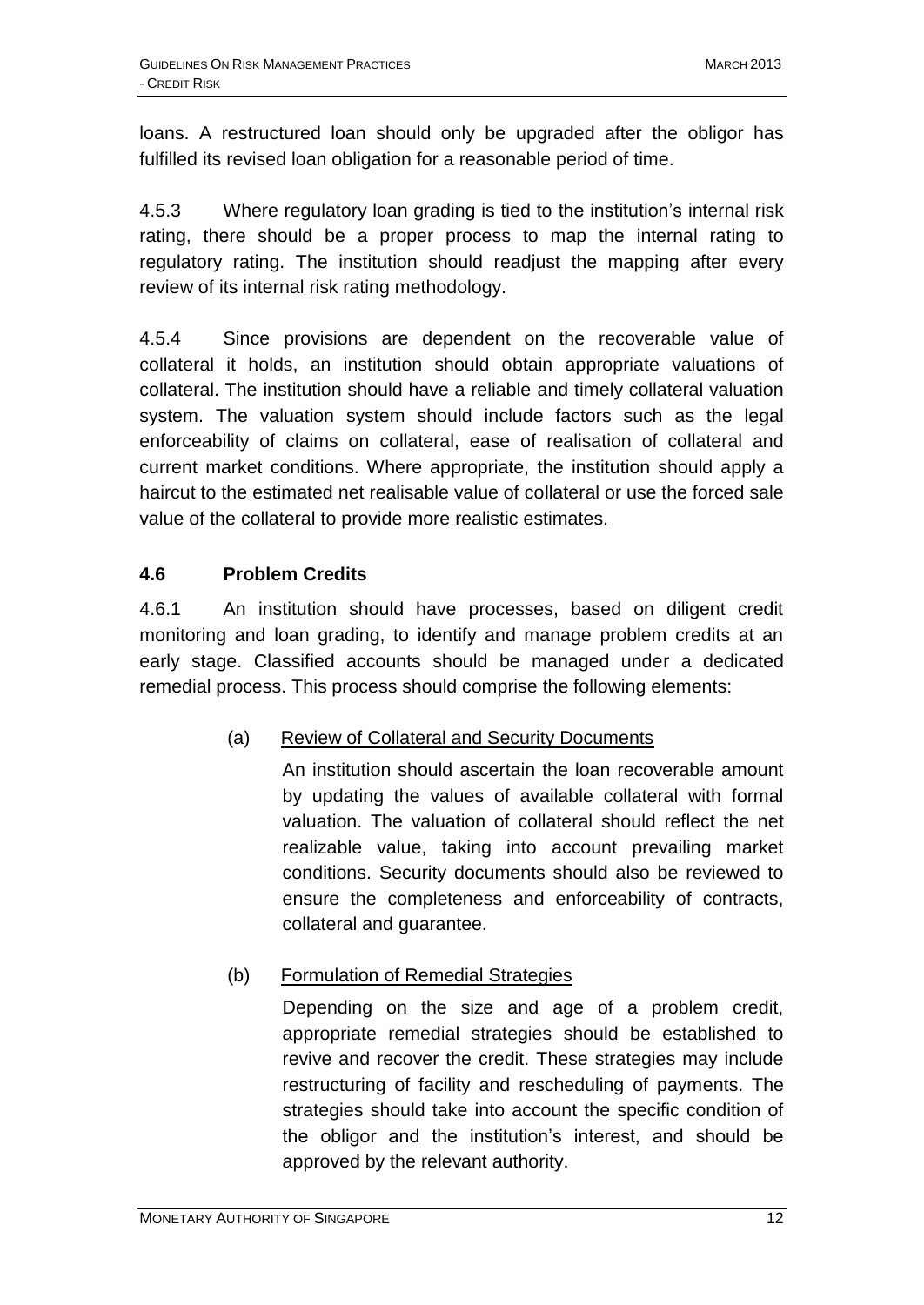#### (c) Negotiation and Follow-up

As it implements remedial plans, an institution should monitor their effectiveness through maintaining regular contact with obligors and tracking follow-up actions.

#### (d) Status Report and Review

Problem credits should be subject to more frequent review and monitoring. The reviews should update the status of the loan accounts and the progress of the remedial plan. These reports should be submitted to senior management on a timely basis.

4.6.2 An institution should consider establishing a separate unit to focus on problem credit management. This workout function should preferably be separate from the loan origination function to ensure independence and objectivity in managing problem credits.

#### <span id="page-14-0"></span>**4.7 Credit Administration**

4.7.1 An essential part of the credit process is credit administration. Credit administration refers to the back office activities that support and control extension and maintenance of credit. An institution should ensure that there are effective procedures for performing the following credit administrative functions:

#### (a) Credit Documentation

Procedures should be put in place to ensure completeness of documentation in accordance with approved terms and conditions. Outstanding documents should be tracked to ensure execution and receipt.

#### (b) Disbursement

Proper approval should be obtained prior to disbursement. Disbursement should be effected only after legal documentation is completed and where relevant, collateral received. Exceptions should be approved by management with the relevant authority.

#### (c) Billing and Repayment

Notices on repayment of principal and interest should be despatched to obligors on a timely basis. There should be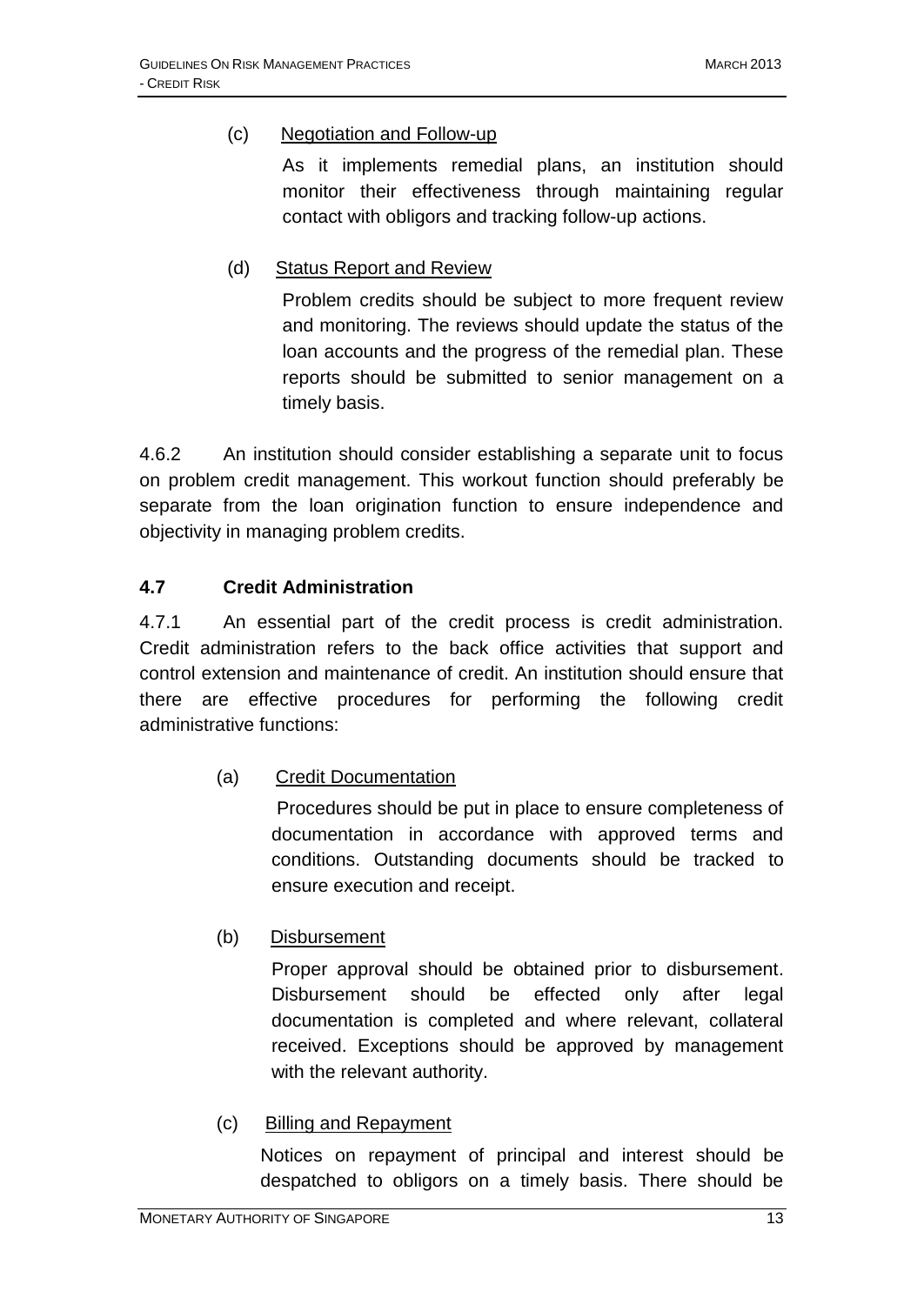measures to ensure that late payments are tracked and collected. Payments received should be properly recorded.

(d) Maintenance of Credit Files

Credit files should include sufficient information necessary to ascertain the financial condition of the obligor or counterparty. Credit files should include documents covering the history of an institution's relationship with the obligor. The institution should have procedures in place to ensure timely procurement of information.

#### (e) Collateral and Security Documents

An institution should ensure that all collateral documents are kept in a fireproof safe under dual control. Movement of such documents should be tracked. Procedures should also be established to track and review relevant insurance coverage for certain facilities or collateral. Physical checks on collateral documents should be conducted on a regular basis.

#### <span id="page-15-0"></span>**4.8 Internal Risk Rating**

4.8.1 An institution should have a policy to develop, review and implement an internal risk rating system where appropriate. Such a system should be able to assign a credit risk rating to obligors that accurately reflects the obligors' risk profile and likelihood of loss<sup>4</sup>. It should also assign risk ratings in a consistent manner to enable the institution to classify obligors by risk ratings and have a clearer understanding of the overall risk profile of its portfolio. The institution's credit policy should define the various risk grades of its rating system. It should also set the criteria for assigning risk grades and the circumstances under which deviations from criteria are permitted. The credit policy should also define the roles of different parties involved in the rating process.

4.8.2 An institution should validate its risk rating systems and ascertain their applicability to their portfolios prior to implementation. A party independent of the development process should conduct the validation. An institution that uses a judgemental rating system should ensure that each rating is unique, well defined and distinct from other ratings in the rating scale.

<sup>&</sup>lt;u>.</u>  $4$  The risk ratings of some institutions reflect both the obligor's creditworthiness as well as the nature of the facility offered to the obligor. Other internal rating systems have separate obligor and facility ratings.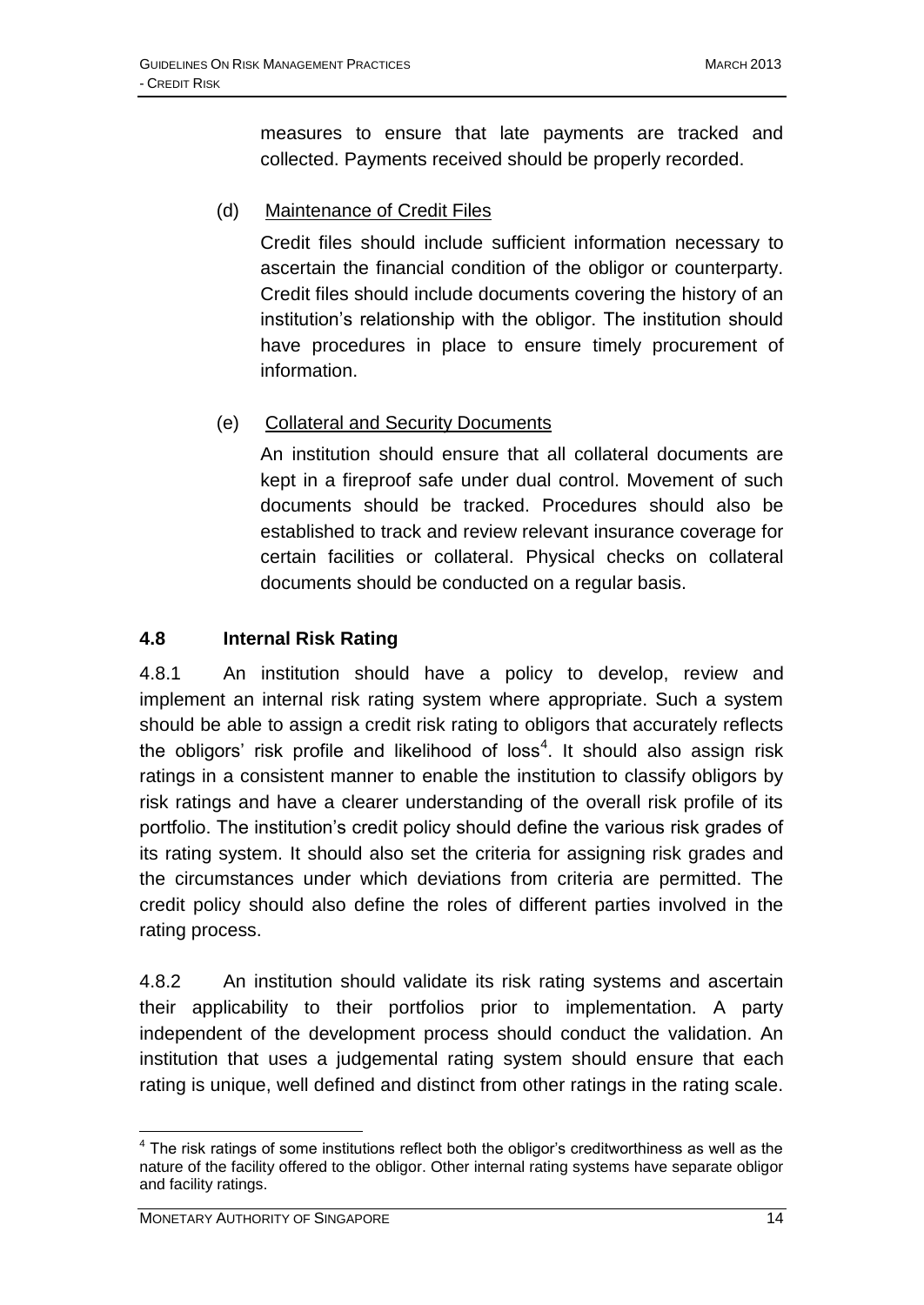The relevant risk factors and weights employed in the rating methodology should be appropriate for the risk profile of the obligors in different market segments such as corporations, small and medium enterprises, and financial institutions.

4.8.3 An institution that uses statistical models to assign ratings or to calculate probabilities of default should ascertain the applicability of these models to its portfolios. The institution should not use the output of such models as the sole criterion for assigning ratings. It should decide on the final obligor rating after considering other qualitative criteria not captured by the rating model.

4.8.4 Risk ratings should be assigned at the inception of lending and updated at least annually. An institution should, however, review ratings as and when adverse events occur. Risk ratings assigned to various obligors should be reviewed by a party that is independent of loan origination. As part of its portfolio monitoring, the institution should generate reports on credit exposures by risk rating. Trend and migration analysis between risk ratings should also be conducted to detect changes in the credit quality of the portfolio. The institution may establish target limits for risk grades to highlight concentration in particular rating bands. The institution should note that analysis of the portfolio by risk ratings is meaningful only when the institution's rating system is able to consistently assign similar ratings to obligors with similar risk profiles.

4.8.5 Statistical models should not only be validated before their introduction but also periodically back-tested after implementation to ensure their continued accuracy and consistency. Credit scoring models used in consumer lending should also be validated and back-tested. Where paucity of data hinders the conduct of back-tests of statistical models, an institution should use other methodologies such as review of model output by credit experts, comparison of model output with other models, and comparison of model output with market data (e.g. credit spreads) to assess model accuracy and consistency. Where its model is relatively new, the institution should continue to screen and review credit applications until the model has stabilised.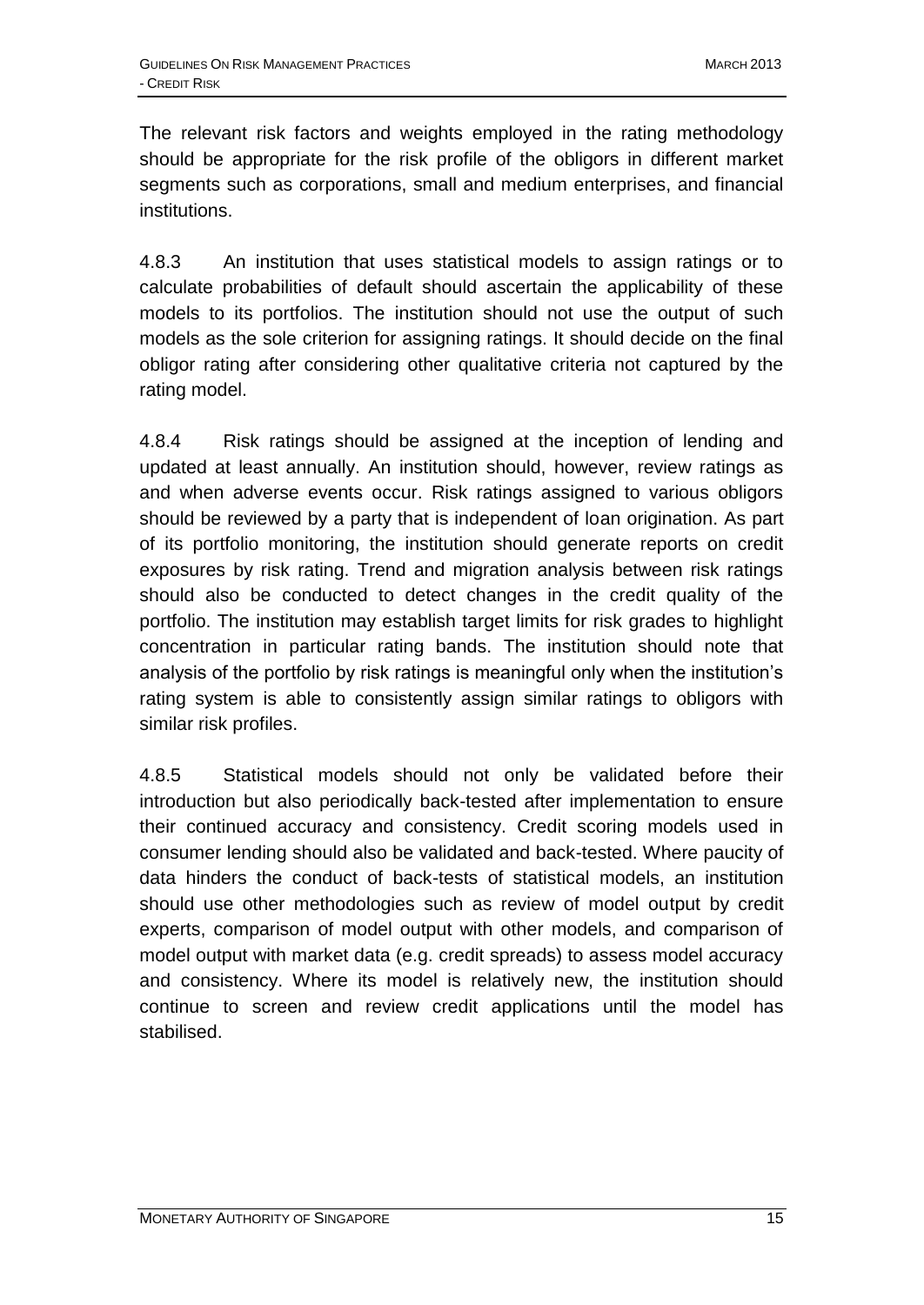#### <span id="page-17-0"></span>**4.9 Credit Portfolio Risk Management**

#### 4.9.1 Portfolio Management Approach

4.9.1.1 The Board and senior management should obtain timely and appropriate information on the condition of the institution's asset portfolio, including classification of assets and the level of provisions and reserves. The information includes, at minimum, summary results of the portfolio review, comparative trends in the overall quality of problem assets, and measurements of existing or anticipated deterioration in asset quality and losses expected to be incurred on the portfolios.

4.9.1.2 An institution should monitor credit risk on a portfolio basis to manage concentration risk. Concentration of credit risk could arise when credit granted to the following obligors accounts for a substantial proportion of the institution's total credit portfolio or capital funds:

- (a) a single borrower or group of connected borrowers;
- (b) entities in a particular industry or economic sector; and
- (c) entities in an individual country or a group of countries with inter-related economies

4.9.1.3 An institution should identify and measure the concentration risk in its credit portfolio. An institution's systems should also be capable of aggregating and facilitating active management of concentration risk on a timely basis. It should monitor areas of significant concentration such as geographical and sectoral exposures, as well as exposure to an industry in a particular stage of the business cycle. The impact of such developments on the obligor and therefore on the credit quality of the portfolio should then be assessed.

4.9.1.4 An institution should establish appropriate limits to cap concentration risk at an acceptable level. Significant concentration risk should be reported to the Board and senior management for review and deliberation. Stress tests could be conducted to assess the risk in a particular market segment under adverse conditions. Appropriate measures should be taken to mitigate undue concentration risk such as pricing for additional risk, unwinding of positions, increasing capital or reserves, securitisation and credit risk hedging.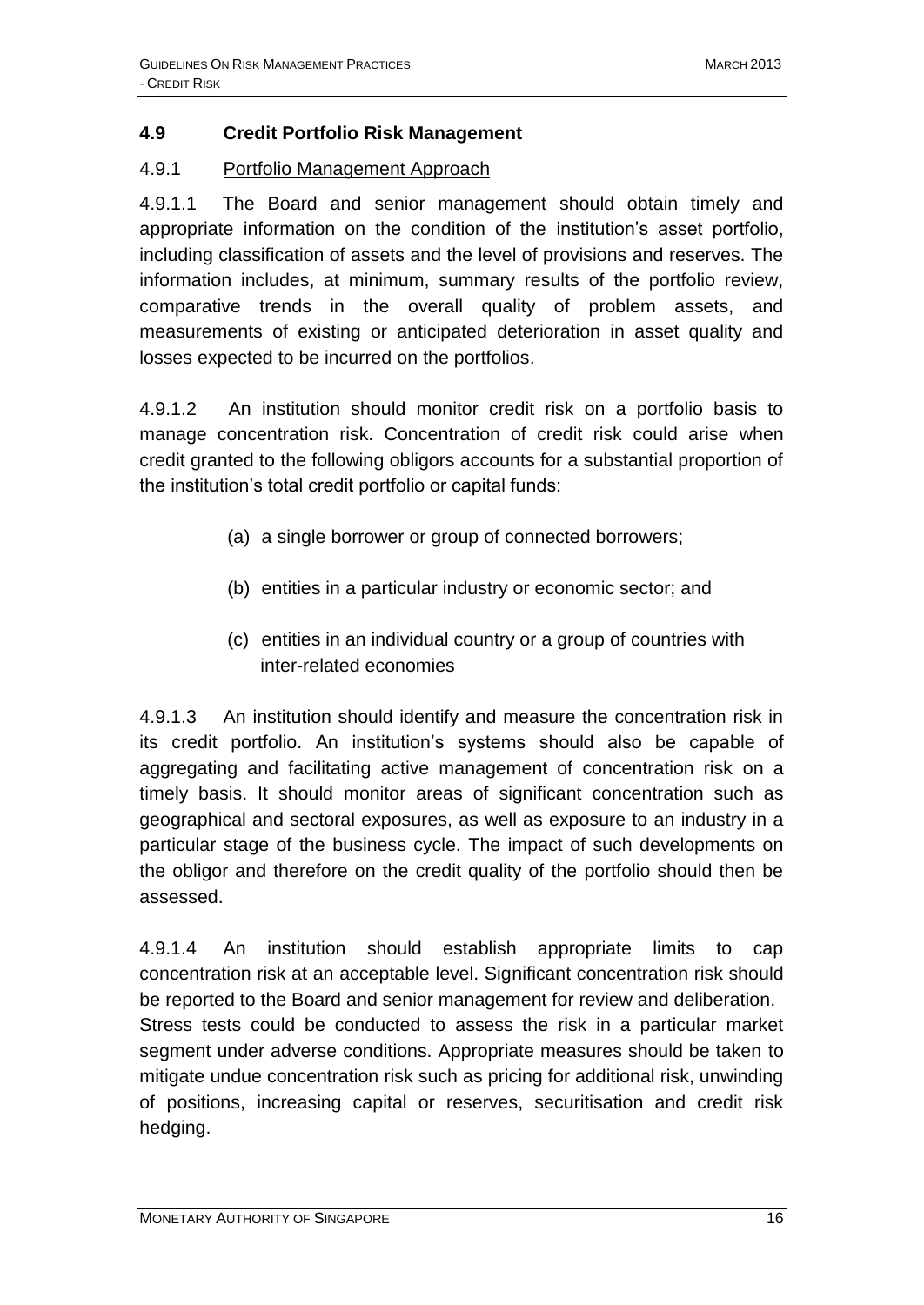4.9.1.5 Branches that serve a particular client segment or region as part of an institution's global strategy are likely to have high credit exposure to certain obligors or countries. While such concentration risk may have been captured under the respective limits and control mechanism at the head office, branches should continue to monitor and manage their concentration risk.

4.9.1.6 Besides analysing concentration risk, an institution should also monitor trends in loan growth, collateral values and asset quality to detect potential weakness in its portfolio. For consumer loan portfolios, trends in deviation, delinquency and loan volume should be tracked and analysed. Such analysis should be reported to senior management for their review and deliberation.

4.9.2 The credit risk of a portfolio may be quantitatively measured using credit value-at-risk (Credit VaR) models<sup>5</sup>. These models generate a single VaR number that estimates the credit loss that is likely to occur for a portfolio, at a certain confidence level, over a given period of time. As with any statistical obligor rating models, management should ensure that appropriate validation and assurance testing are performed before using a credit VaR model. Following its introduction, the credit VaR model should be regularly back-tested to ensure its continued validity. External expert organisations may be contracted to conduct the validation exercise.

#### 4.9.3 Country and Transfer Risks

4.9.3.1 An institution that grants credit internationally should have adequate policies and procedures for identifying, measuring, monitoring and controlling country risk $6$  and transfer risk<sup>7</sup> in its international lending and investment activities. The Board should oversee management to ensure that these policies and processes are carried out properly and integrated into the institution's overall risk management processes. Monitoring of country and transfer risk factors should include the potential for default of foreign private sector obligors arising from country-specific economic, social and political factors. An institution should also assess an obligor's ability to obtain foreign exchange to service cross-currency debt and honour contracts across jurisdictions.

 5 Some institutions refer to credit VaR models as 'Credit Portfolio Models'.

 $6$  Country risk is the risk of exposure to loss caused by events in a foreign country. The concept is broader than sovereign risk as all forms of lending or investment activity whether

to/with individuals, corporate, banks or governments are covered.<br><sup>7</sup> Transfer risk is the risk that a borrower will not be able to convert local currency into foreign exchange and so will be unable to make debt service payments in foreign currency. The risk normally arises from exchange restrictions imposed by the government in the borrower's country.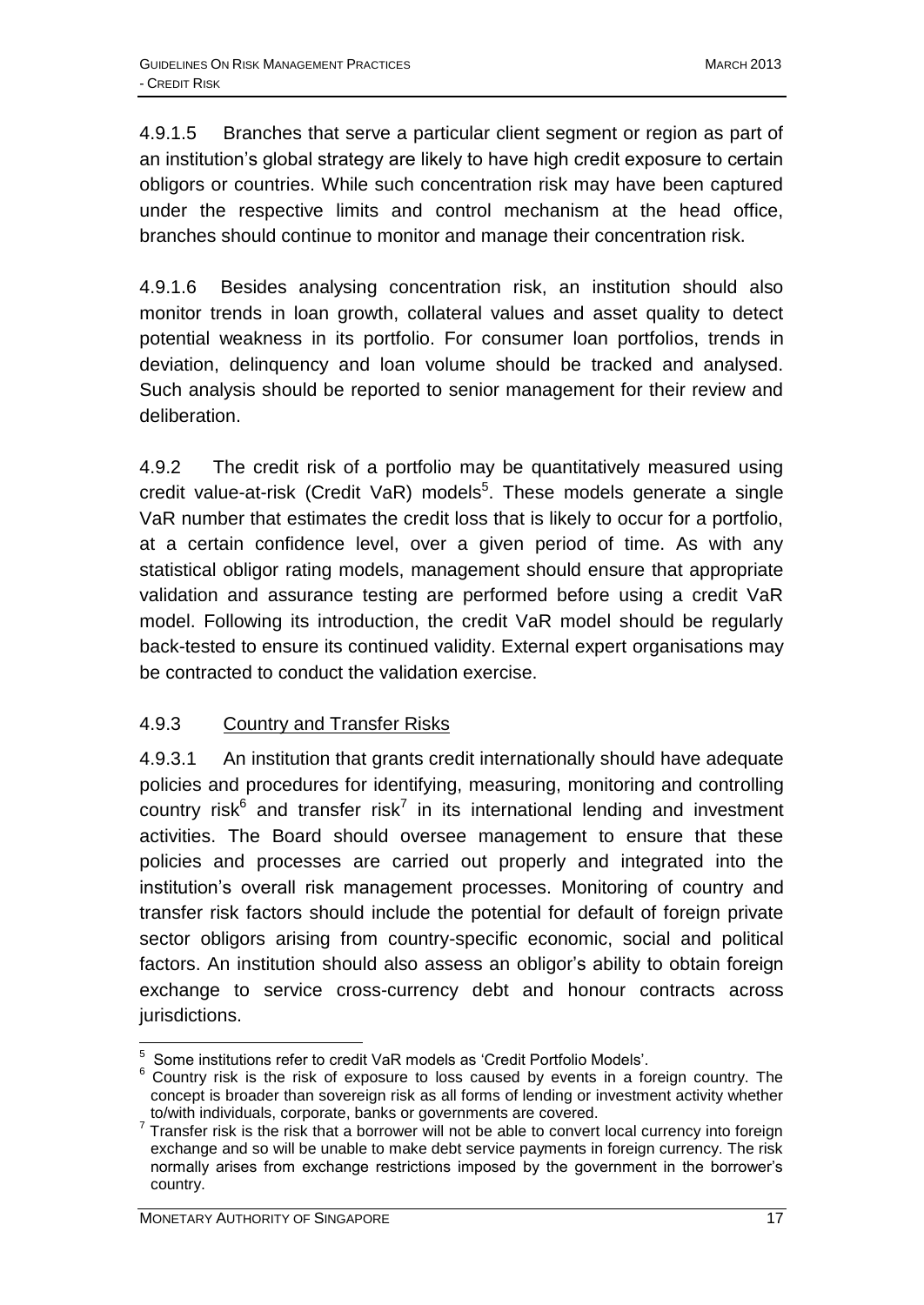4.9.3.2 Risk exposures should be aggregated for all business activities that involve elements of country and transfer risks. Country risk limits could be managed centrally by the head office or allocated to different branches or business lines. In either case, the institution should ensure that country exposures are reported and monitored against limits.

4.9.3.3 Country and transfer risks should also be considered at the individual transaction level. When assessing an application for credit extension, the institution should take into consideration its existing exposure to a particular country. Significant country and transfer risks should be assessed and highlighted in credit proposals submitted to management for approval.

4.9.3.4 An institution should monitor and evaluate country and transfer risks by tracking internal and external country risk ratings and economic, social and political developments of the relevant countries. Appropriate countermeasures should be taken when adverse developments occur in a particular country. These measures include closer analysis of the obligor's capacity to repay, provisioning and preparation of contingency plans if the country and transfer risks continue to deteriorate.

#### <span id="page-19-0"></span>**4.10 Stress Testing**

4.10.1 There is a distinct difference in the nature and magnitude of credit risks faced by an institution under normal business conditions and under stress conditions, such as financial crises. Under stress conditions, asset values and credit quality may deteriorate by a magnitude not predicted by analysis of normal business conditions.

4.10.2 Stress testing is a tool that can be used to assess the impact of market dislocations on an institution's credit portfolio. It can aid the institution in estimating the range of losses that it could incur in stress conditions, and in planning appropriate remedial actions.

4.10.3 An important component of stress testing is the identification and simulation of stress conditions or scenarios an institution could encounter. The stress events and scenarios postulated should be plausible and relevant to the institution's portfolio. These scenarios could include:

- (a) economic or industry crises;
- (b) sharp declines in asset and collateral values;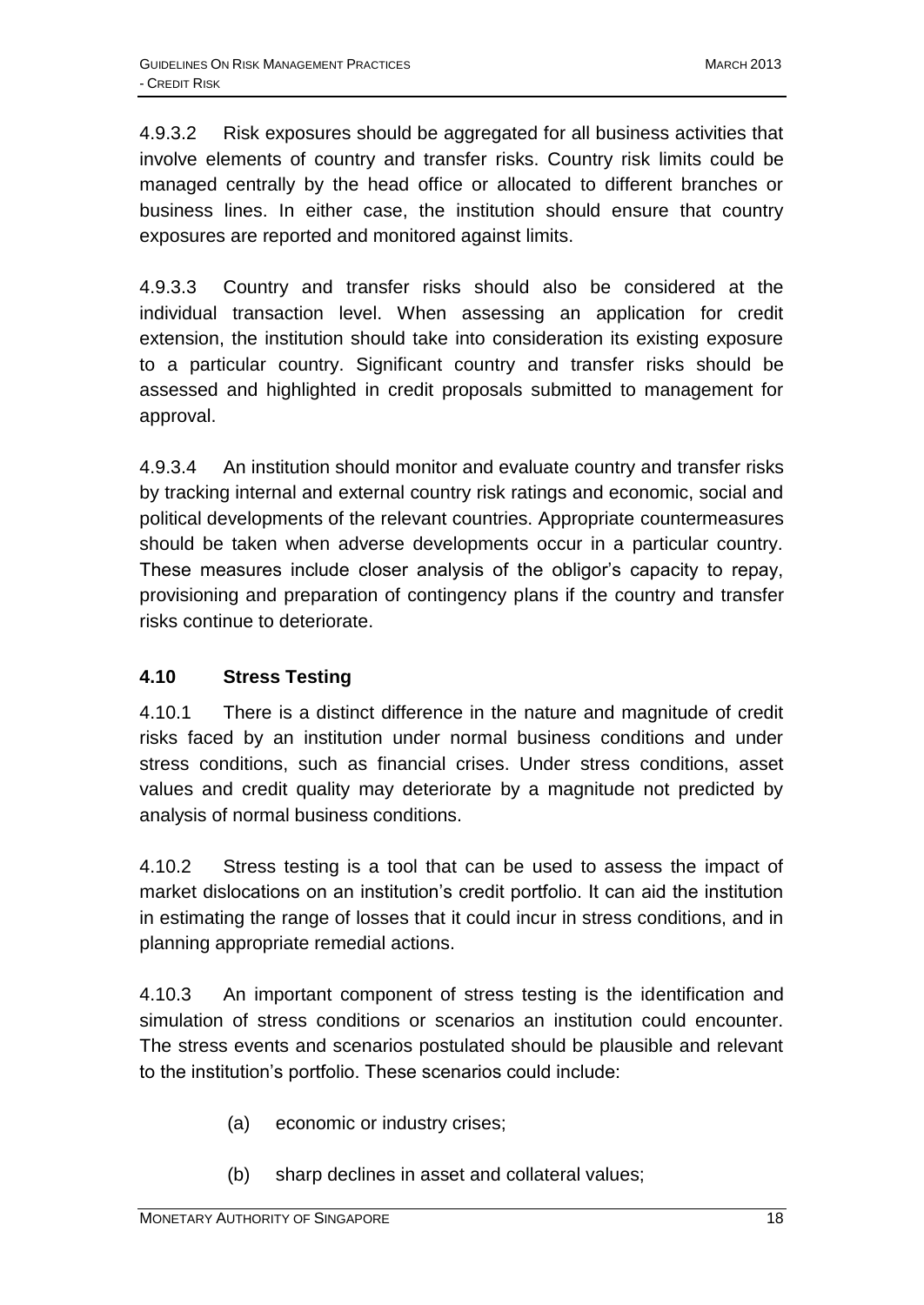- (c) market-risk events; and
- (d) tight liquidity conditions.

4.10.4 For risk management purposes, an institution should also include in its stress testing programs appropriate scenarios to reflect country and transfer risk analysis as well as the impact of significant risk concentrations.

4.10.5 An institution should document its stress testing policy, which should be approved by the Board and senior management. The stress testing policy document should include the following:

- (a) the frequency and procedure for convening periodic meetings to identify the principal risk factors affecting the portfolio;
- (b) the methodology for constructing appropriate and plausible single and multi factor stress tests;
- (c) the procedure for setting stress loss limits and the authority for setting these limits;
- (d) the stress loss limit monitoring process; and
- (e) the remedial actions to be taken if stress test results show losses in excess of limits

#### <span id="page-20-0"></span>**5 CREDIT RISK IN THE TRADING BOOK**

5.1 An institution should formalise adequate policies and procedures for managing credit risk in the trading book that are consistent with the risk appetite set by the Board. These should cover areas such as significant obligor<sup>8</sup> exposures and concentrations, pre-settlement and settlement risks, credit exceptions, obligor ratings, non-performing contracts and provisioning. Procedures should also be established to ensure that credit and concentration limits are not exceeded without proper approval from authorised personnel. In addition, the institution should establish the lists of approved intermediaries such as electronic communication networks (ECNs), exchanges and brokers with whom its dealers can transact.

1

 $8$  The term "obligor" in this section includes both counterparties and issuers.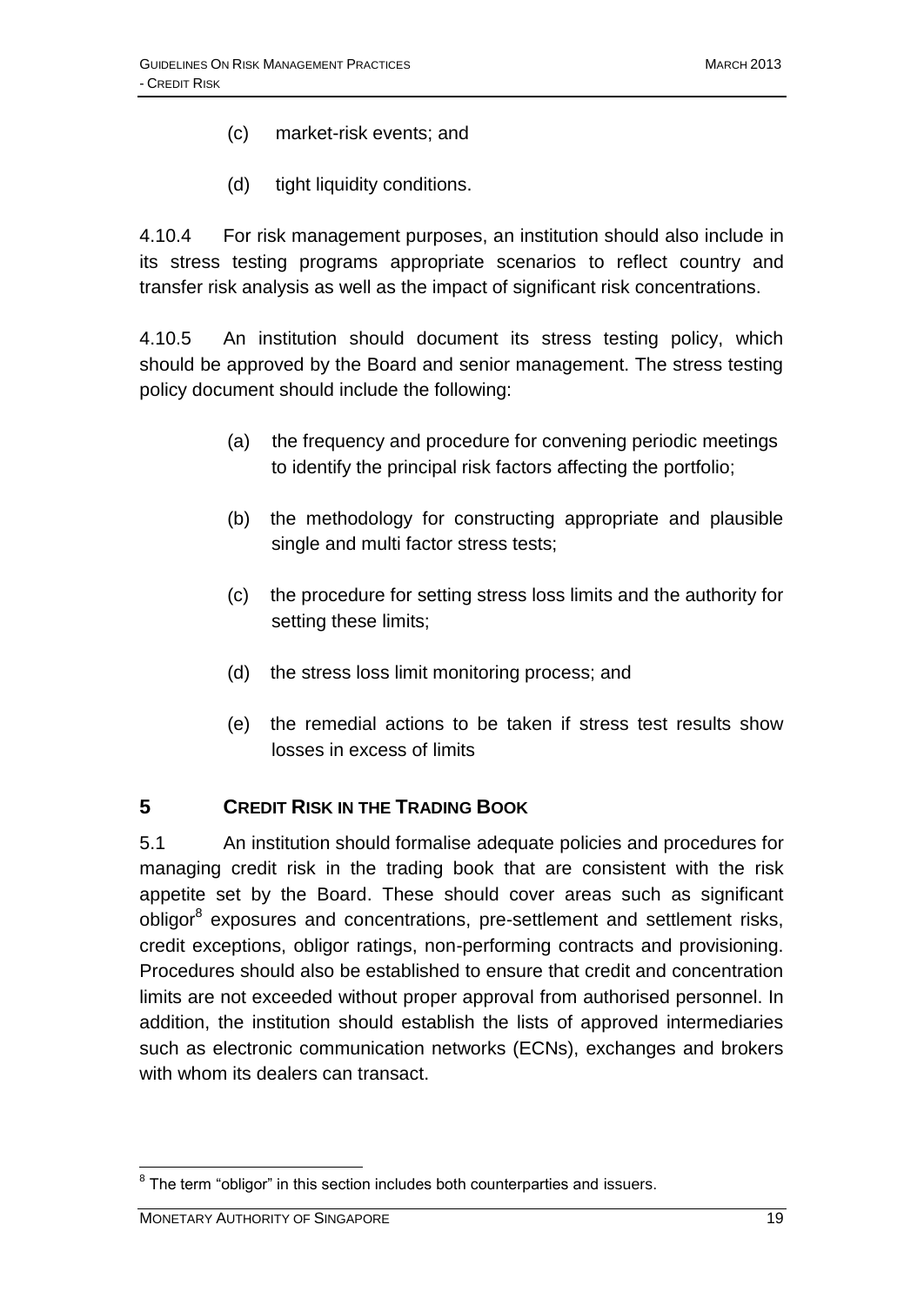5.2 The Board and senior management should establish limits that are prudent in light of the institution's capital resources, financial condition, and credit risk strategy and management expertise. Credit lines should be approved by the appropriate authority. Credit and concentration limits for a single obligor or related group of obligors, exchanges, ECNs and clearing houses, should be set after considering the aggregate credit extended by the institution to the obligor or related group of obligors. A robust system to monitor utilisation of limits to a single obligor or related group of obligors should be established to derive the aggregate group exposure in a timely manner. The system should include reporting mechanisms to the appropriate personnel to ensure that limits are adhered to. Credit limits should also be set, taking into consideration both settlement and pre-settlement exposures.

5.3 A department independent of the front-office trading function should undertake credit reviews. Such reviews should be performed, where possible, before the institution establishes a relationship with the obligor. The institution should periodically assess the creditworthiness of obligors throughout the tenure of the transaction. It should also clearly document ad hoc approval for transactions with customers without existing lines.

5.4 Potential future exposure (PFE) is a measure for pre-settlement risk arising from a financial instrument as a result of market changes. Both simulation analysis as well as analytical tools may be employed to measure PFE. The method used to measure pre-settlement risk should be commensurate with the volume and complexity of an institution's treasury and financial derivatives activities. The assumptions used to calculate PFE should be reasonable and consistent. The time horizon used can vary depending upon the contract residual maturity, collateral protection and the institution's ability to terminate its credit exposure. A time horizon equal to the tenure of the contract may be inappropriate in the case of collateralised exposures. In such cases, the horizon should reflect the time required for the institution to terminate the contract and liquidate existing collateral when an obligor fails to meet a collateral call.

5.5 On settlement day the exposure of an obligor default may equal the full value of the cash flows or securities an institution is to receive. There should be a clear understanding of all aspects of settlement risk within the institution and the sources of such risk. The institution should set limits to control settlement exposures to an obligor and to have, if possible, the ability to aggregate institution-wide settlement exposures.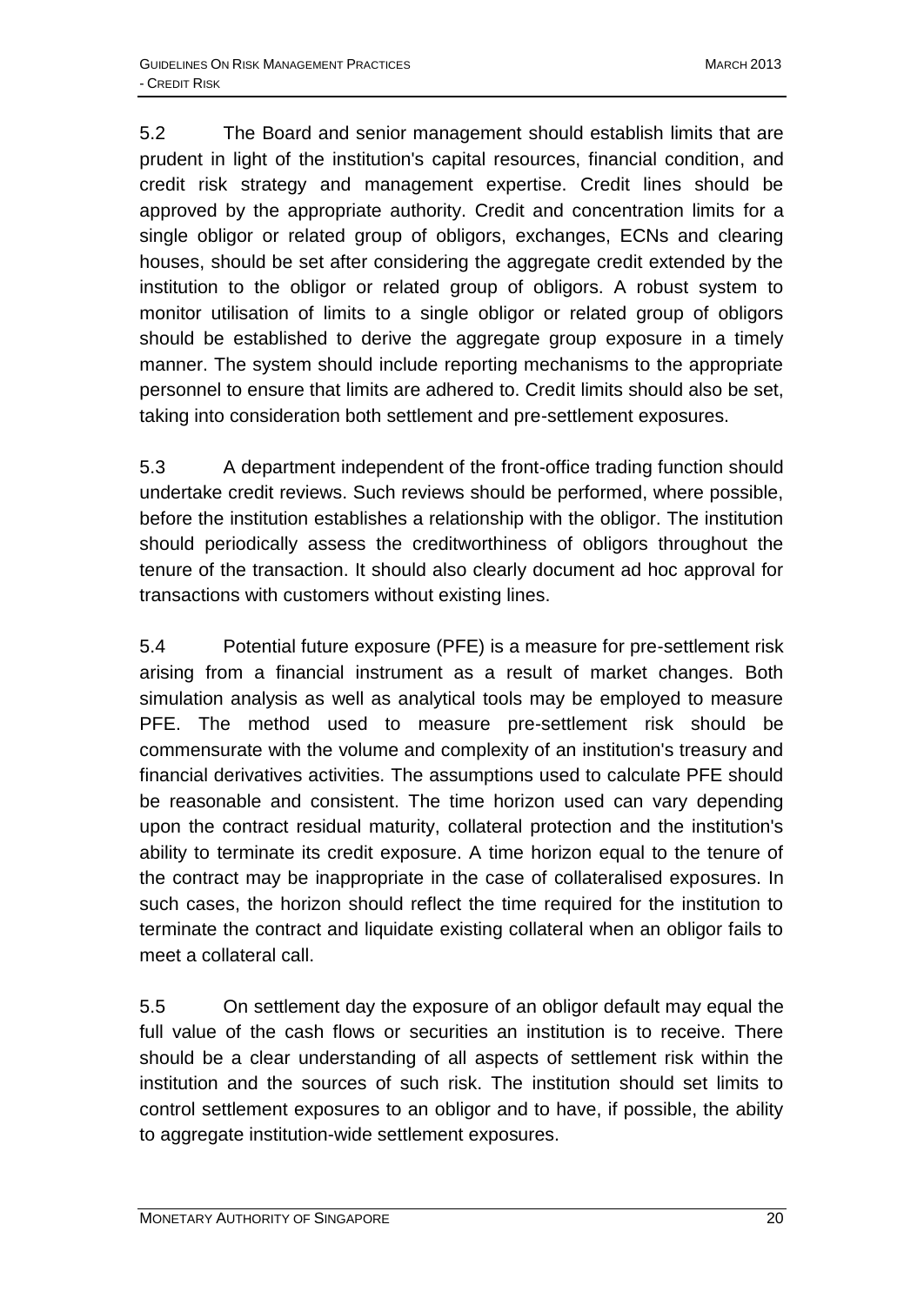5.6 An institution should establish clear policies on collateral arrangements with obligors. These policies should lay out guidelines on the type of collateral arrangements required. The criteria used could include the rating of the obligor, quality of information, types and limits of acceptable collateral and their respective haircuts, correlation of the collateral to the obligor and the conditions under which margin requirements are to be imposed. The institution should understand the liquidity characteristics of the collateral under normal and stressed market conditions, as well as the correlation between the value of the collateral and the value of the underlying transaction.

5.7 An institution may use credit derivatives or credit insurance as means to manage their credit exposures to an obligor. Where such credit mitigants are used, the credit exposure to the obligor should accurately reflect the extent of credit protection bought. While the use of credit derivatives or credit insurance transfers the credit risk from one obligor to another, it does not eliminate credit risk altogether. The institution should also be cognizant of situations where such credit mitigants are not enforceable.

5.8 An institution should, as part of sound credit risk management, have a clear understanding of the effectiveness of any netting arrangements in place with their obligors.

5.9 Stress testing of obligor credit exposures should be performed to identify individual obligors or groups of obligors with positions that are particularly vulnerable to extreme or one-way directional market movements.

5.10 Historical rate rollover refers to the use of non-current rates for the extension or rollover of maturing forward foreign exchange contracts or other derivatives contracts. Such practice should be discouraged as it may be used to conceal losses or to perpetrate fraud. Where customers have reasons to roll over maturing contracts or structure transactions using non-current rates, such transactions should be approved by senior management of the institution and the customer. Substantial marked-to-market losses should be reported to the Board and senior management of the institution and the customer. Additionally, the credit exposure and funding costs must be recognised. Unrealised gross losses must also be included as part of the credit facilities provided by the institution to the customer.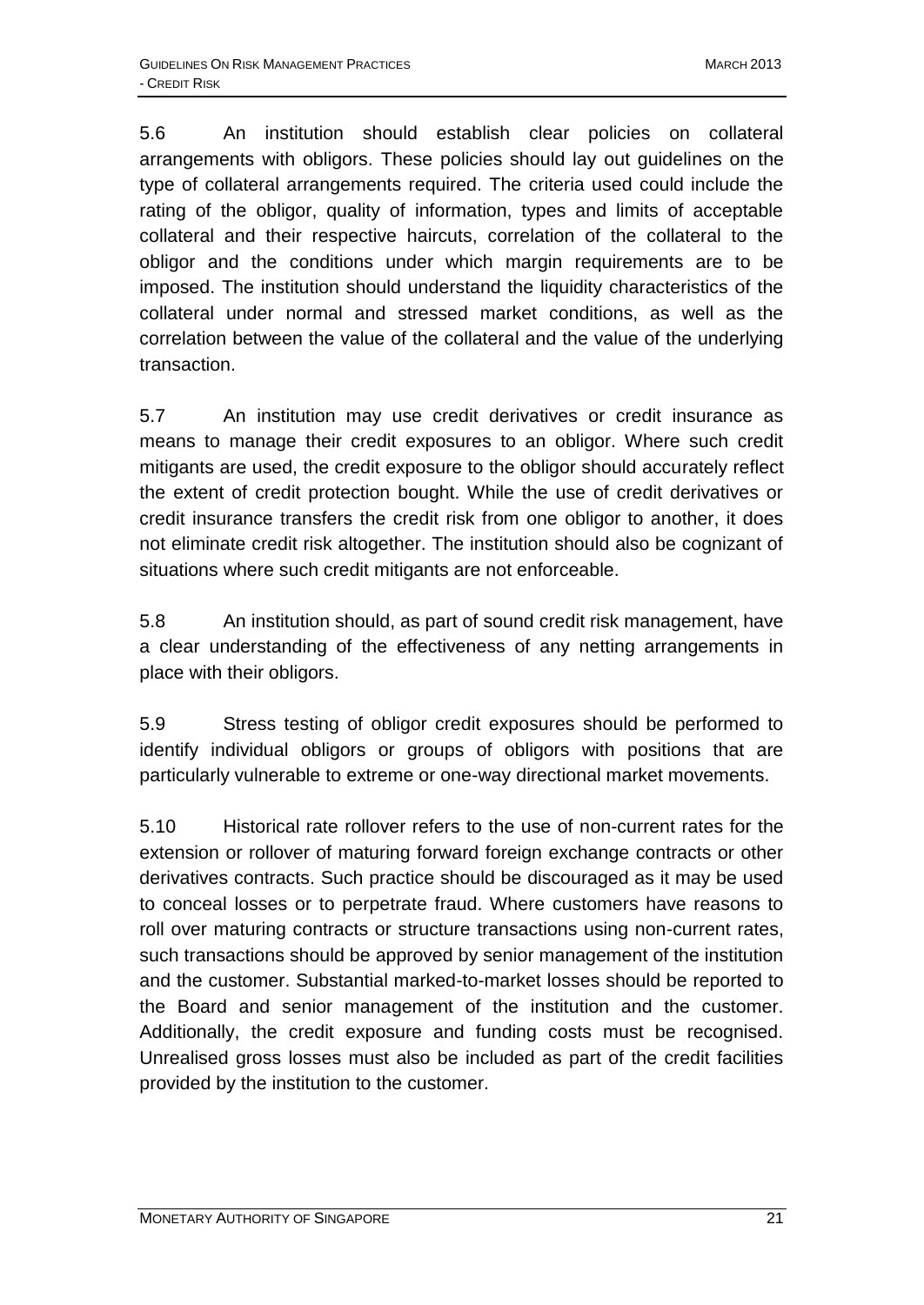Appendix

# <span id="page-23-0"></span>**CHECKLIST OF SOUND PRACTICES TO ADOPT**

[The checklist summarises the key practices only and is not meant to be exhaustive. For details, institutions should refer to the guidelines.]

| Ref            | <b>Sound Practice</b>                                                                                                                                                                                                                                                                                                            | Yes/No |
|----------------|----------------------------------------------------------------------------------------------------------------------------------------------------------------------------------------------------------------------------------------------------------------------------------------------------------------------------------|--------|
|                |                                                                                                                                                                                                                                                                                                                                  |        |
| A              | <b>Risk Management Policies and Procedures</b>                                                                                                                                                                                                                                                                                   |        |
| $\mathbf{1}$   | <b>Risk Strategy</b>                                                                                                                                                                                                                                                                                                             |        |
|                | Is there a process to develop a credit risk management<br>strategy consistent with the institution's risk tolerance and<br>business goals? Is the risk management strategy endorsed<br>and reviewed by the Board and senior management?                                                                                          |        |
| $\overline{2}$ | <b>Risk Management Structure</b>                                                                                                                                                                                                                                                                                                 |        |
|                | Is there a senior management committee that oversees the<br>credit risk management framework and process? Are the<br>control functions to perform credit risk identification,<br>measurement, evaluation, reporting, monitoring, control and<br>mitigation processes, and independent from the business<br>origination function? |        |
| 3              | <b>Policies &amp; Procedures</b>                                                                                                                                                                                                                                                                                                 |        |
|                | Are there comprehensive policies to govern credit risk<br>taking and management activities consistent with the<br>institution's risk profile and nature of business? Are these<br>policies endorsed and reviewed by the Board and senior<br>management where appropriate?                                                        |        |
|                |                                                                                                                                                                                                                                                                                                                                  |        |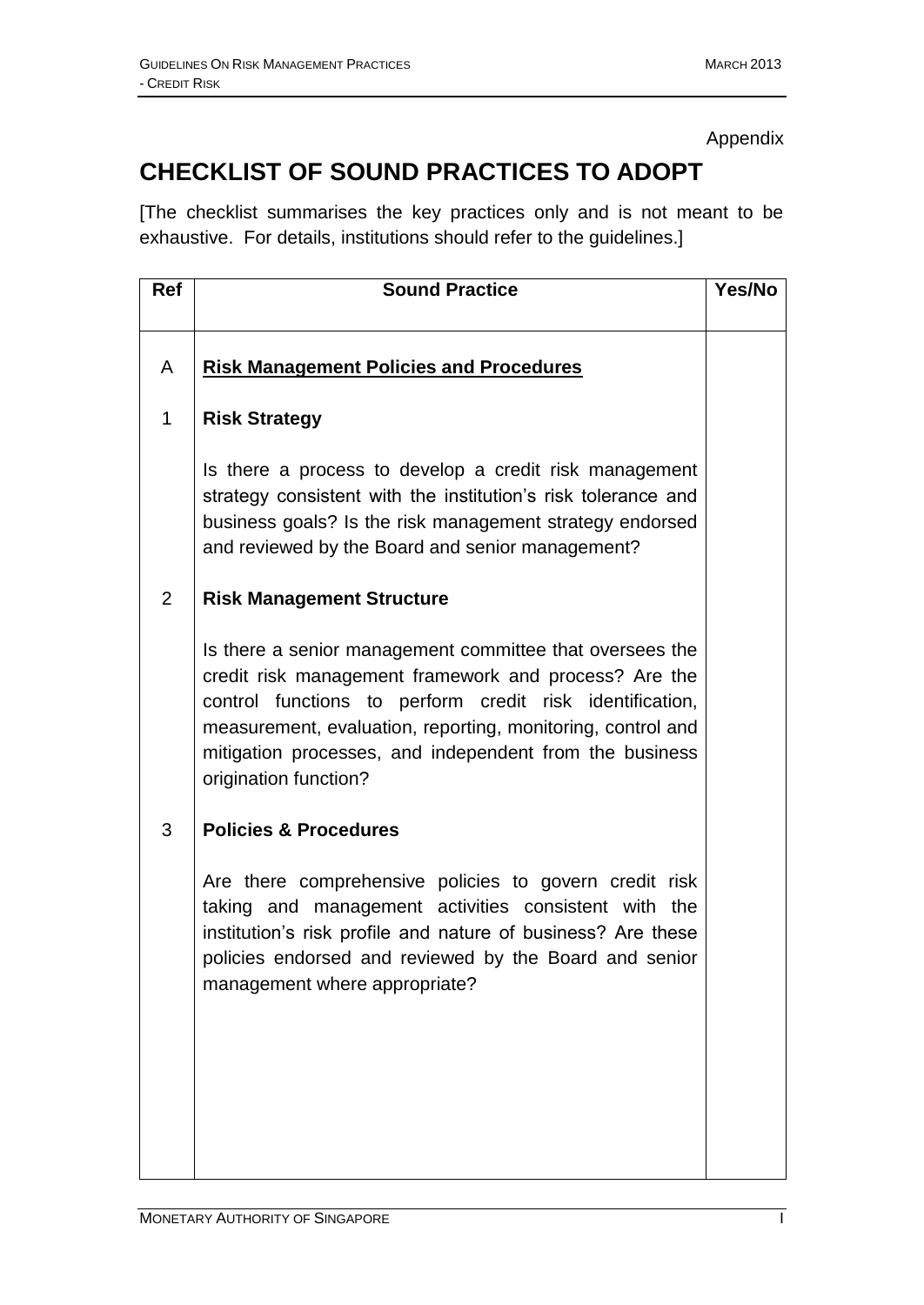| <b>Ref</b>     | <b>Sound Practice</b>                                                                                                                                                                                                                                 | Yes/No |
|----------------|-------------------------------------------------------------------------------------------------------------------------------------------------------------------------------------------------------------------------------------------------------|--------|
| $\overline{4}$ | <b>Delegation of Authority</b>                                                                                                                                                                                                                        |        |
|                | Are there clear directives and guidelines on delegation of<br>authority for the granting and review of credit? Is there a<br>process to ensure timely review of authority and reporting of<br>exceptions? Are these directives approved by the Board? |        |
| 5              | <b>Credit Criteria</b>                                                                                                                                                                                                                                |        |
|                | Are there clear credit criteria to determine the acceptability<br>of obligors?                                                                                                                                                                        |        |
| 6              | <b>Credit Limits</b>                                                                                                                                                                                                                                  |        |
|                | Are appropriate credit limits in place for relevant categories<br>or groups of obligors? Are these limits understood by, and<br>regularly communicated to relevant staff? Do these limits<br>address concentration risk?                              |        |
|                | Are there processes for the review and reporting of<br>exceptions to credit limits, at both the individual and<br>portfolio level?                                                                                                                    |        |
| $\overline{7}$ | <b>Credit Extension to Related Parties</b>                                                                                                                                                                                                            |        |
|                | Is there a policy and process for considering applications by<br>related parties for credit?                                                                                                                                                          |        |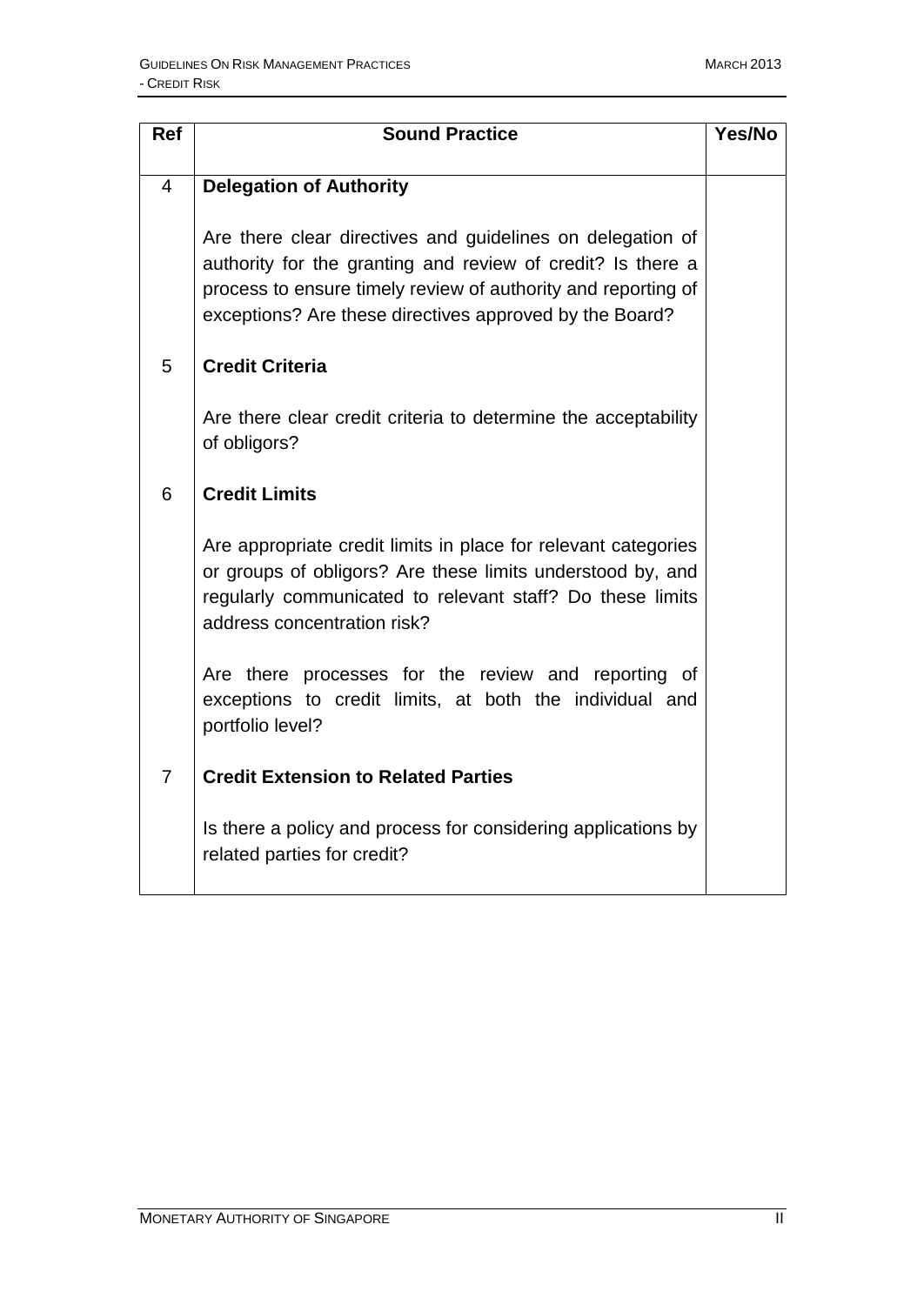| Ref            | <b>Sound Practice</b>                                                                                                                                                                                                       | Yes/No |
|----------------|-----------------------------------------------------------------------------------------------------------------------------------------------------------------------------------------------------------------------------|--------|
| B              | <b>Risk Measurement, Monitoring and Control</b>                                                                                                                                                                             |        |
| 1              | <b>Credit Granting</b>                                                                                                                                                                                                      |        |
|                | Is there a credit granting process that provides for adequate<br>assessment and mitigation of risk and that ensures<br>approval by appropriate authority?                                                                   |        |
| 2              | <b>Risk Mitigation</b>                                                                                                                                                                                                      |        |
|                | Are credit transactions structured with adequate, acceptable<br>and enforceable measures to mitigate risk?                                                                                                                  |        |
|                | Are there guidelines on the quantum of financing against<br>different types of collateral, and valuation of collateral and<br>review of guarantors?                                                                         |        |
| 3              | <b>Credit Monitoring &amp; Review</b>                                                                                                                                                                                       |        |
|                | Is there a process to monitor the creditworthiness of obligor<br>and the effectiveness of measures to mitigate risk? Does<br>the process also ensure that potential concerns over<br>repayment are reported and reviewed?   |        |
|                | Are credit reviews conducted periodically to take into<br>account the results of monitoring and updated information?<br>Is the frequency of reviews tied to the underlying credit risk<br>profile of obligor and portfolio? |        |
| $\overline{4}$ | <b>Classification and Provision</b>                                                                                                                                                                                         |        |
|                | Is there an effective process to classify obligors and to<br>provide adequate provision against potential credit losses?<br>Is the methodology for classification and provision based on<br>sound criteria?                 |        |
|                |                                                                                                                                                                                                                             |        |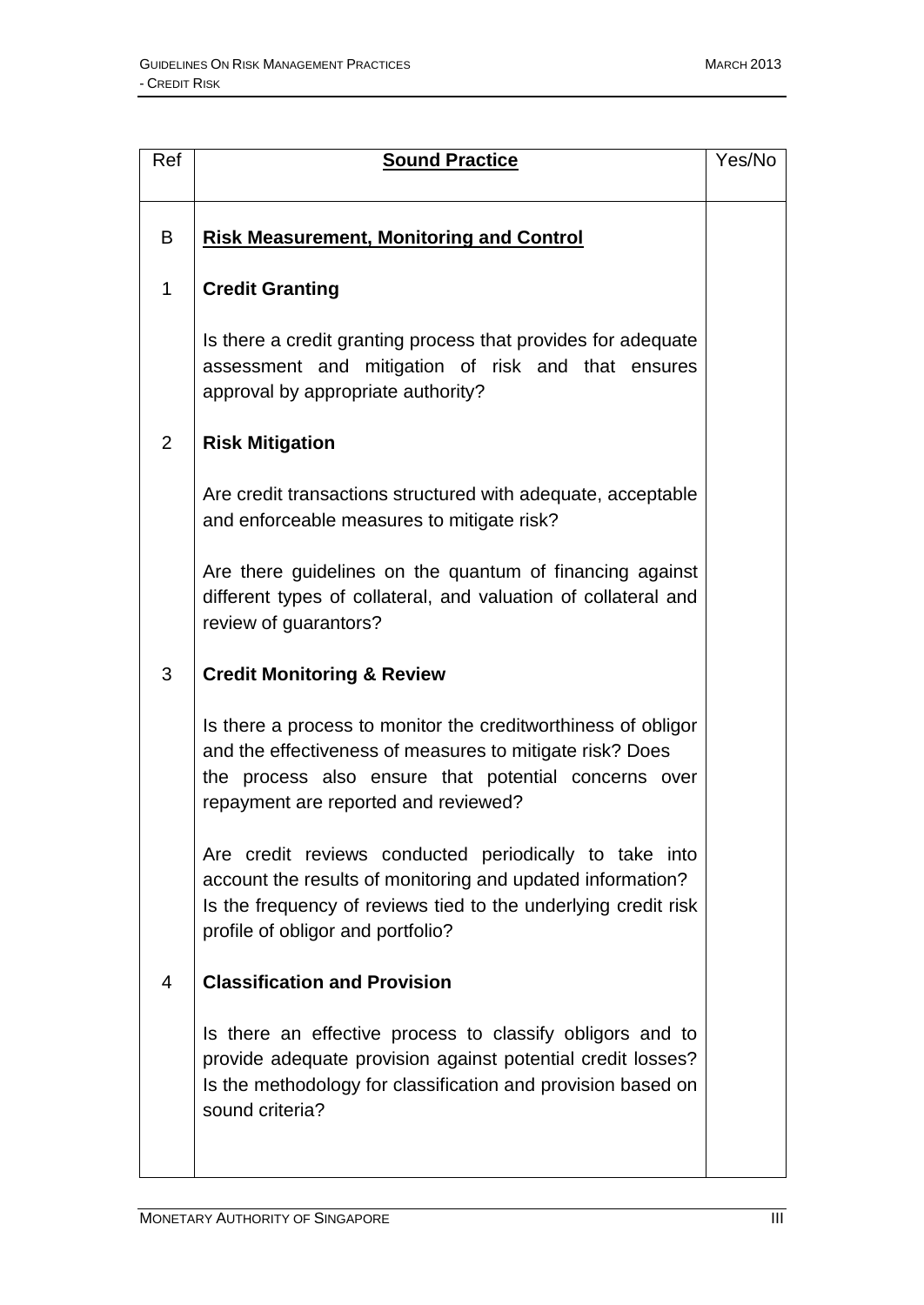| Ref | <b>Sound Practice</b>                                                                                                                                                                                                                                                                                | Yes/No |
|-----|------------------------------------------------------------------------------------------------------------------------------------------------------------------------------------------------------------------------------------------------------------------------------------------------------|--------|
|     |                                                                                                                                                                                                                                                                                                      |        |
| 5   | <b>Problem Credits</b>                                                                                                                                                                                                                                                                               |        |
|     | Are there processes to identify and manage problem<br>credits, in accordance with the level of credit classification?<br>Does the remedial management process include review of<br>collateral and security documents, development of specific<br>remedial strategies and timely reporting of status? |        |
| 6   | <b>Credit Administration</b>                                                                                                                                                                                                                                                                         |        |
|     | Are there comprehensive procedures to enable the effective<br>performance of credit administration activities, such as loan<br>disbursement, periodic repayment, funds control and<br>maintenance of information and documents?                                                                      |        |
| 7   | <b>Internal Risk Rating</b>                                                                                                                                                                                                                                                                          |        |
|     | Is the internal risk rating system developed, validated and<br>implemented according to sound practice standards?                                                                                                                                                                                    |        |
|     | Are the risk rating criteria and methodology appropriate for<br>the obligor's risk profile and specific risks in the<br>environment?                                                                                                                                                                 |        |
|     | Are there processes to ensure proper assignment of risk<br>ratings, review of individual ratings and portfolio trends?                                                                                                                                                                               |        |
| 8   | <b>Credit Portfolio Risk Management</b>                                                                                                                                                                                                                                                              |        |
|     | Is there a process to monitor credit risk at the portfolio<br>level? Are portfolio limits used to cap concentration risk?                                                                                                                                                                            |        |
|     | Are stress tests used to analyze changes in credit quality<br>due to adverse events?                                                                                                                                                                                                                 |        |
|     | Is there a process whereby significant concentration risk,<br>exceptions to portfolio limits and stress testing results are<br>reported to the proper authority?                                                                                                                                     |        |